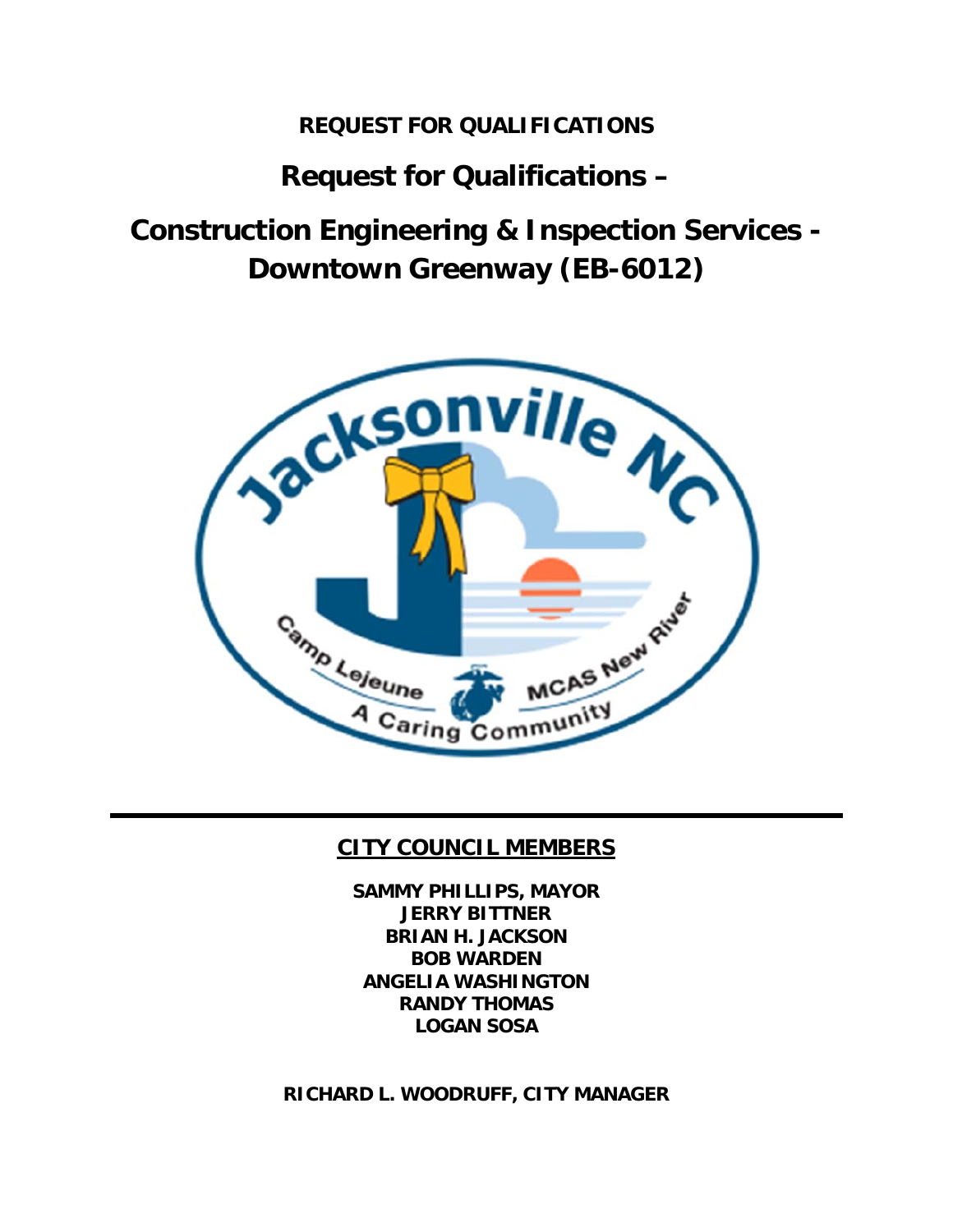# **Table of Contents**

| $\mathbf{L}$ |                  |                                                               |  |
|--------------|------------------|---------------------------------------------------------------|--|
| $\Pi$ .      |                  |                                                               |  |
| III.         |                  |                                                               |  |
| IV.          |                  |                                                               |  |
| V.           |                  | SMALL PROFESSIONAL SERVICE FIRM (SPSF) PARTICIPATION 5        |  |
| VI.          |                  |                                                               |  |
| VII.         |                  |                                                               |  |
|              |                  | VIII. CONTENTS OF STATEMENT OF QUALIFICATION (SOQ) STATEMENT7 |  |
|              | $\mathbf{1}$ .   |                                                               |  |
|              | 2.               |                                                               |  |
|              | 3.               |                                                               |  |
|              | $\overline{4}$ . |                                                               |  |
|              | 6.               |                                                               |  |
| IX.          |                  |                                                               |  |
| X.           |                  |                                                               |  |
| XI.          |                  |                                                               |  |
|              |                  |                                                               |  |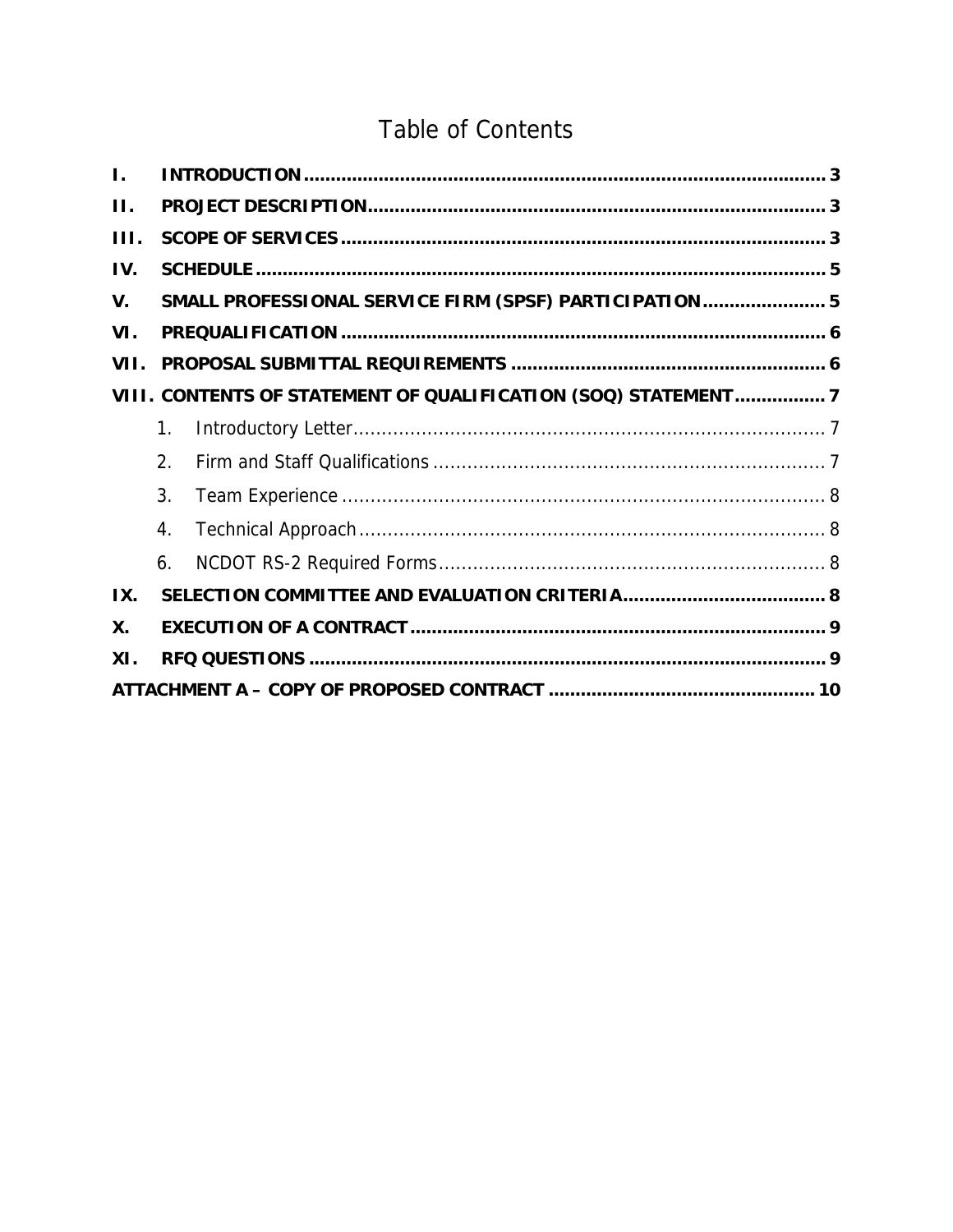## **I. INTRODUCTION**

The City of Jacksonville is requesting Letters of Interest (LOI) from Private Engineering Firms (PEF) to provide Construction Engineering and Inspection (CEI) services for the construction of a trail project (EB-6012). This contract shall be partially reimbursed with Federal-aid funding through the North Carolina Department of Transportation (NCDOT). The solicitation, selection and negotiation of a contract shall be conducted in accordance with all NCDOT requirements and guidelines.

The City will select a Firm with which to negotiate a contract using a Qualifications Based Selection process. Selections will be based on demonstrated experience and expertise as established herein with the evaluative criteria. Once a Firm has been selected, negotiations will commence to finalize a scope of work and a price.

### **II. PROJECT DESCRIPTION**

The project consists of the construction of a multi-use path from the current terminus of the Rails to Trails Greenway on Chaney Ave/W. Railroad St. to Newberry St. This project includes but is not limited to the construction of an asphalt trail, concrete demolition, concrete ADA compliant curb ramps, stormwater improvements, thermoplastic striping, and signal improvements at the intersection of New Bridge Street and Railroad Street.

The bid manual and plans may be viewed here: https://cojnc2 my.sharepoint.com/:f:/g/personal/skutz\_jacksonvillenc\_gov/EvvqzwAcP4dDqpF6v2JYkJ EBqzVhOaDzwZjiwAAv5CTB8Q?e=M0K2ax

## **III. SCOPE OF SERVICES**

The PEF shall provide CEI services as required to construct the project as per the construction documents and NCDOT protocol.

## **At the time of submittal of this LOI, PEF(s) must be prequalified by NCDOT to perform the following services:**

a) 00195 - Roadway Construction Engineering and Inspection

b) 00233 – Structures Construction Engineering and Inspection

## **These services shall heretofore be called the "desired services".**

The selected firm will report directly to the City of Jacksonville Transportation Services Department. The selected firm will ensure that all work is performed in accordance with the contract and NCDOT requirements including all documentation required.

The primary and sub-consultant firm(s) shall also be able to provide the following services and meet the following requirements:

- Provide all construction inspection requirements as set forth by the NCDOT Resident Engineer and the City Construction Inspections Superintendent.
- Certified NCDOT Concrete Testing.
- Certified QMS Asphalt Roadway Inspection.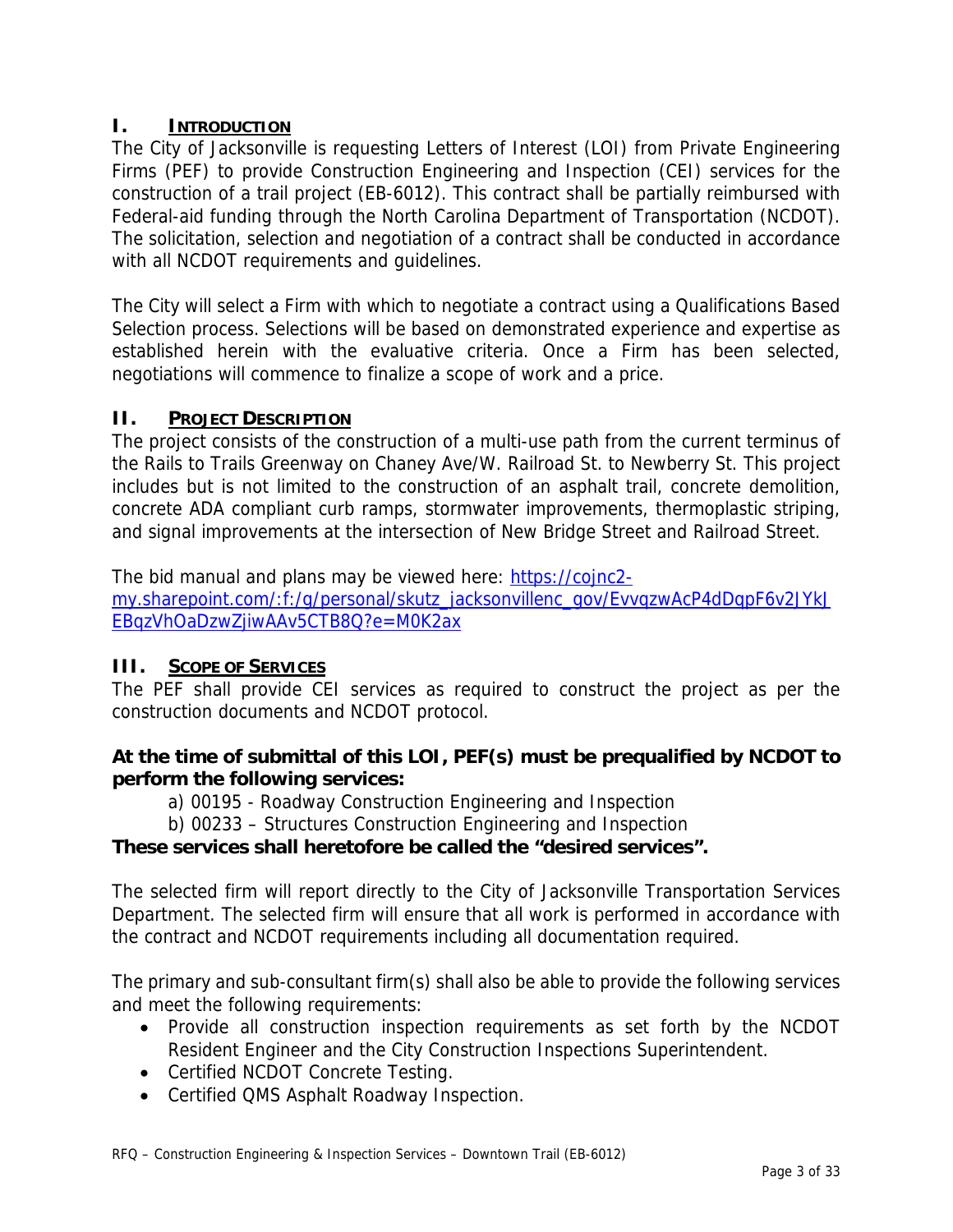- Borrow Sampling.
- ABC Sampling.
- Knowledge of traffic control in accordance with the MUTCD Manual.
- Experience in interpreting plans and specifications.
- Provision of his own transportation and any tools necessary to perform the inspections.
- Presence on the project at all times that work requiring inspection is being performed.
- Maintenance of records in accordance with NCDOT policies, such as diaries, material received reports, and pay records.
- Management assurance that all projects are staffed and that the personnel are performing the above duties.
- Management evaluation/approval or obtaining appropriate agency approval for all submittals.
- Management evaluation/approval of monthly invoicing by the contractor(s) for payment.
- Management evaluation/approval of change orders; provide basis for approval of prices; and write supplemental agreements to be evaluated/approved by the NCDOT Resident Engineer.

For the Construction Engineering and Inspection portion of the work, the private engineering firm will be responsible for providing technicians with the appropriate training, skills and qualifications to perform inspections, materials sampling, materials testing, documentation of pay quantities, claims avoidance, and other duties as listed above.

The technicians performing CEI services must be trained, qualified, and certified by the National Institute for Certification in Engineering Technologies (NICET) or have an approved combination of education, experience, and training.

Except as provided below, any firm wishing to be considered must be properly registered with the Office of the Secretary of State and with the North Carolina Board of Examiners for Engineers and Surveyors. Any firm proposing to use corporate subsidiaries or subcontractors must include a statement that these companies are properly registered with the North Carolina Board of Examiners for Engineers and Surveyors and/or the NC Board for Licensing of Geologists. The Engineers performing the work and in responsible charge of the work must be registered Professional Engineers in the State of North Carolina and must have a good ethical and professional standing. It will be the responsibility of the selected private firm to verify the registration of any corporate subsidiary or subcontractor prior to submitting a Letter of Interest. Firms that are not providing engineering services need not be registered with the North Carolina Board of Examiners for Engineers and Surveyors. Some of the services being solicited may not require a license. It is the responsibility of each firm to adhere to all laws of the State of North Carolina.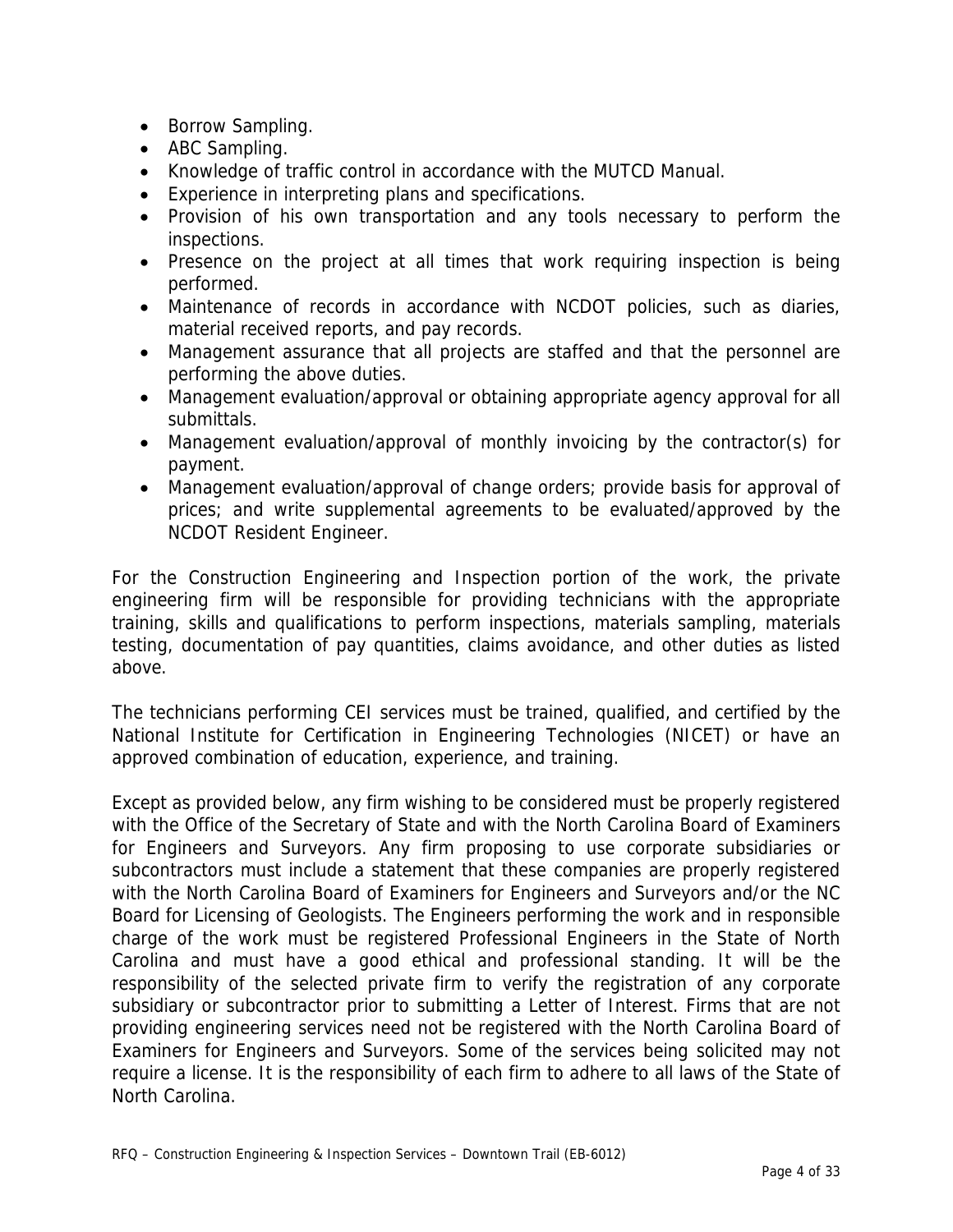The following is a list of services that may be administered under this contract:

- 1. Perform required field inspection
- 2. Prepare required project documentation
- 3. Prepare and review of pay applications
- 4. Review of weekly certified payrolls
- 5. Perform required wage rate interviews
- 6. Review and prepare supplemental agreements
- 7. Review and approve subcontractor agreement forms
- 8. Review and prepare any claim requests
- 9. Perform final inspection
- 10. Prepare and complete the final estimate
- 11. This list is not a complete list of all required activities. Please refer to the NCDOT Construction Manual for a complete description of all work requirements.

#### **IV. SCHEDULE**

| • RFQ Invitation Release Date/Advertisement   | February 28, 2022 |
|-----------------------------------------------|-------------------|
| • Submission for Questions and Clarifications | March 11, 2022    |
| • Response to Questions and Clarifications    | March 21, 2022    |
| • Submission of Qualifications                | April 4, 2022     |
| • Preliminary Interview Dates Week of         | April 11, 2022    |
| • Selection Committee's Recommendation by     | April 19, 2022    |

#### **V. SMALL PROFESSIONAL SERVICE FIRM (SPSF) PARTICIPATION**

The Department encourages the use of Small Professional Services Firms (SPSF). Small businesses determined to be eligible for participation in the SPSF program are those meeting size standards defined by Small Business Administration (SBA) regulations, 13 CFR Part 121 in Sector 54 under the North American Industrial Classification System (NAICS). The SPSF program is a race, ethnicity, and gender neutral program designed to increase the availability of contracting opportunities for small businesses on federal, state or locally funded contracts. SPSF participation is not contingent upon the funding source.

The Firm, at the time the Letter of Interest is submitted, shall submit a listing of all known SPSF firms that will participate in the performance of the identified work. The participation shall be submitted on the Department's Sub ENGINEER Form RS-2. RS-2 forms may be accessed on the website at: https://apps.dot.state.nc.us/quickfind/forms/Default.aspx.

The SPSF must be qualified with the Department to perform the work for which they are listed.

Real-time information about firms doing business with the Department and firms that are SPSF certified through the Contractual Services Unit is available in the Directory of Transportation Firms. The Directory can be accessed by the link on the Department's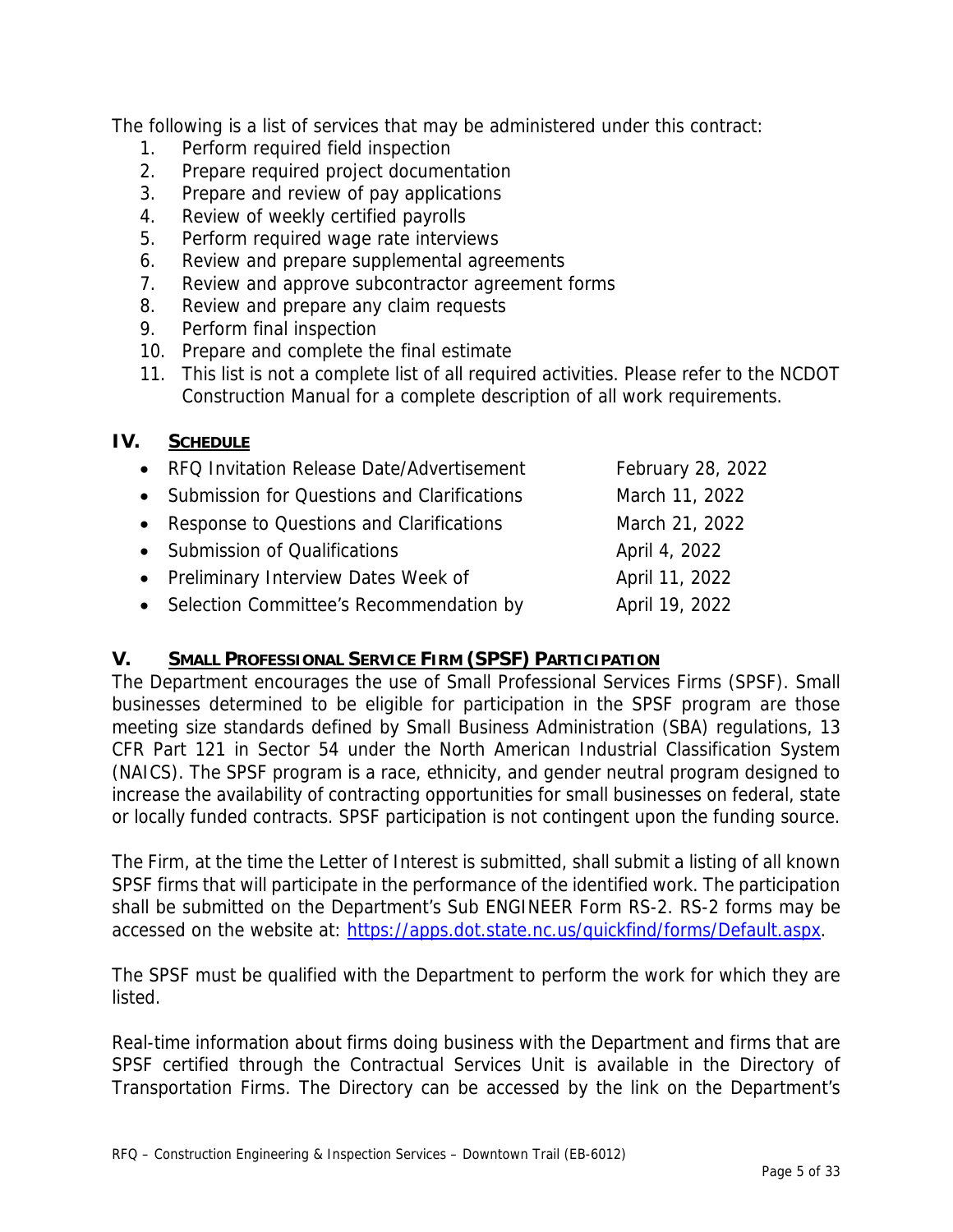homepage or by entering https://apps.dot.state.nc.us/vendor/directory/ in the address bar of your web browser.

The listing of an individual firm in the Department's directory shall not be construed as an endorsement of the firm.

#### **VI. PREQUALIFICATION**

The Department maintains on file the qualifications and key personnel for each approved discipline, as well as any required samples of work. Each year on the anniversary date of the company, the firm shall renew their prequalified disciplines. If your firm has not renewed its application as required by your anniversary date or if your firm is not currently prequalified, please submit an application to the Department prior to submittal of your LOI. An application may be accessed at:

https://connect.ncdot.gov/business/Prequal/Pages/Private-Consulting-Firm.aspx. Having this data on file with the Department eliminates the need to resubmit this data with each letter of interest.

Even though specific DBE/MBE/WBE goals are not required for this project, the Department of Transportation is committed to providing opportunity for small and disadvantaged businesses to perform on its contracts through established Department goals. The Firm, sub ENGINEER and sub firm shall not discriminate on the basis of race, religion, color, national origin, age, disability or sex in the performance of this contract.

#### **VII. PROPOSAL SUBMITTAL REQUIREMENTS**

Firms may submit their Letter of Interest (LOI) digitally as long as the due date and time requirements are met. Please bookmark your LOI as outlined to assist those who will be reviewing them. If the LOI is submitted digitally, no hard copies will need to be submitted nor a copy of the LOI on a flash drive or CD.

If a Firm chooses to submit a hardcopy of their LOI, submit six (6) hard copies of the proposals and one (1) flash drive containing a PDF of the proposal. The LOI needs to be received by the due date and time. The hard copies shall be enclosed in a sealed envelope/box marked: "Request for Qualifications – Construction Engineering & Inspection Services" and delivered to: City of Jacksonville, Attn: Stephanie Kutz, 815 New Bridge Street, Jacksonville, NC 28540.

LOI are due by 5:00 PM (EST) on Monday, April 4, 2022 either via email to skutz@jacksonvillenc.gov or by mail. Any LOI that is submitted after the time stated will be considered non-responsive and will not be considered. If submitting digitally, the Firm may wish to use the email receipt confirmation to confirm delivery of the LOI.

There will be no pre-proposal meeting. Questions about this proposal must be submitted via email and will be answered until 5:00 PM on Friday, March 11, 2022. Questions received will be answered through issuance of an addendum. Questions received after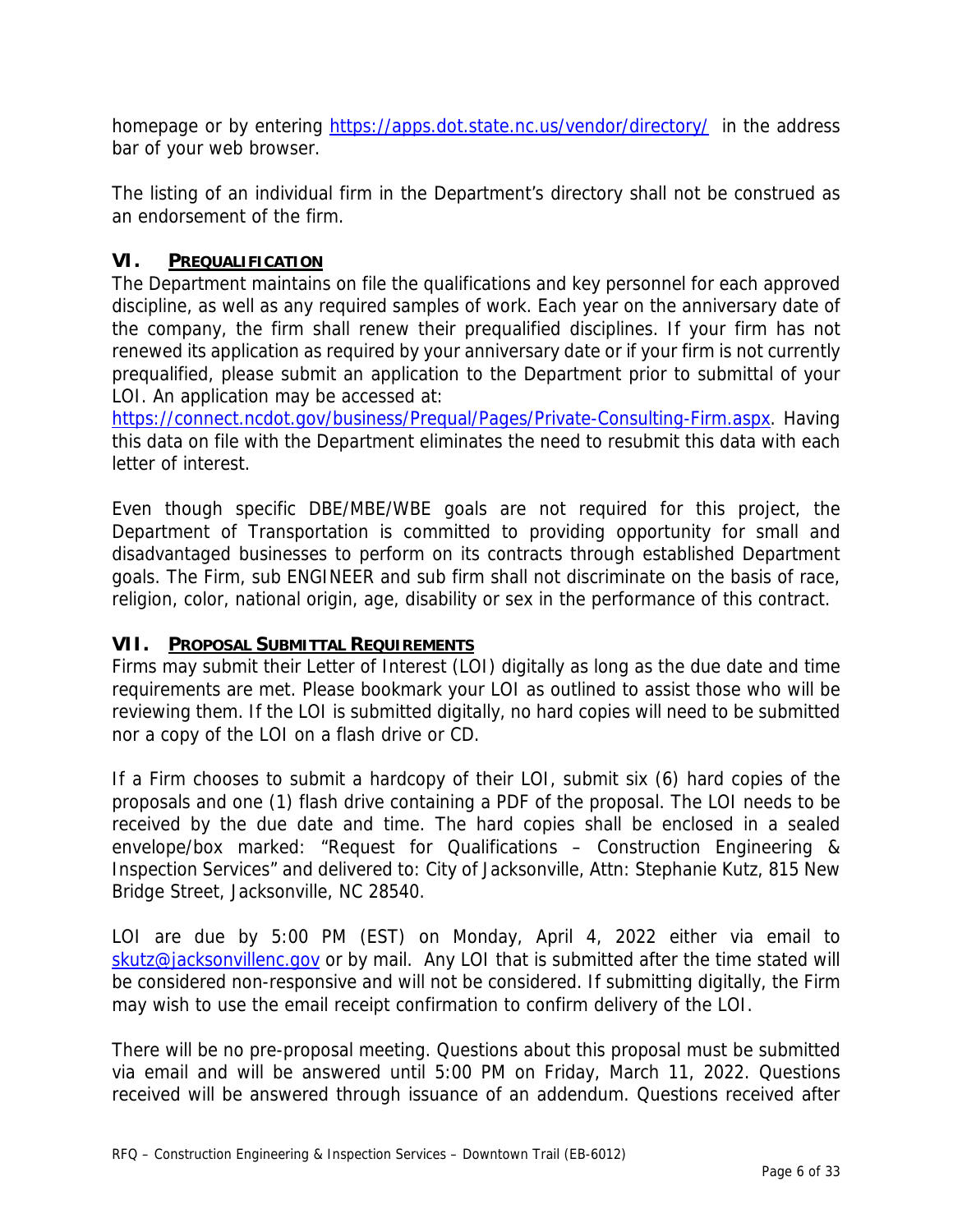this time will not be answered. Individual meetings with Firms will not be held due to personnel workload.

#### **VIII. CONTENTS OF STATEMENT OF QUALIFICATION (SOQ) STATEMENT**

The LOI shall be submitted on 8 ½" x 11" paper, side bound with Table of Contents and reference tabs for key sections. The minimum font size is 12 point Times New Roman font or 10 point in Arial font, with the exception of captions. The LOI shall be limited to twenty (20) pages, double sided (RS-2 forms are not included in the page count) inclusive of the cover page, and any tabs. The LOI must include the following sections:

- 1. Introductory Letter: Submit a clear concise response identifying:
	- a. Expression of Firm's interest in the work;
	- b. Statement of whether the PEF and any sub-consultants are on the NCDOT register as being prequalified and the desired services for which they are prequalified and which they anticipate performing for this project, including the date of the most recent qualifications submittal.
	- c. Statement regarding Firms' possible conflict(s) of interest for the work
	- d. Identification of the Project Manager and their contact information
	- e. Summation of information contacted in the letter of interest
	- f. Include a statement indicating any judgements against the proposer and any sub-consultants within the last five (5) years, or pending litigation, related to professional conduct or services;
	- g. Acknowledge all addenda to the SOQ document;
	- h. Provide a statement that the Firm is willing to meet all of the requirements set forth in the contract, and that the Firm is prepared to sign the agreement as written. The City objects to, and will not evaluate or consider, any additional terms and conditions submitted with this RFQ. If the selected Firm is unwilling or unable to sign the attached contract, they will be considered non-responsive and the next highest ranked Firm will have the opportunity to execute the contract.
- 2. Firm and Staff Qualifications:

This section should elaborate on the general information presented in the introduction, to establish the credentials and experience of the consultant to undertake this type of effort. The following must be included:

- a) Identify recent, similar projects the firm, acting as the prime contractor, has conducted which demonstrates its ability to conduct and manage the project. Provide a synopsis of each project and include the date completed and contact person.
- b) If sub-consultants are involved, provide corresponding information describing their qualifications as requested in bullet number 1 above.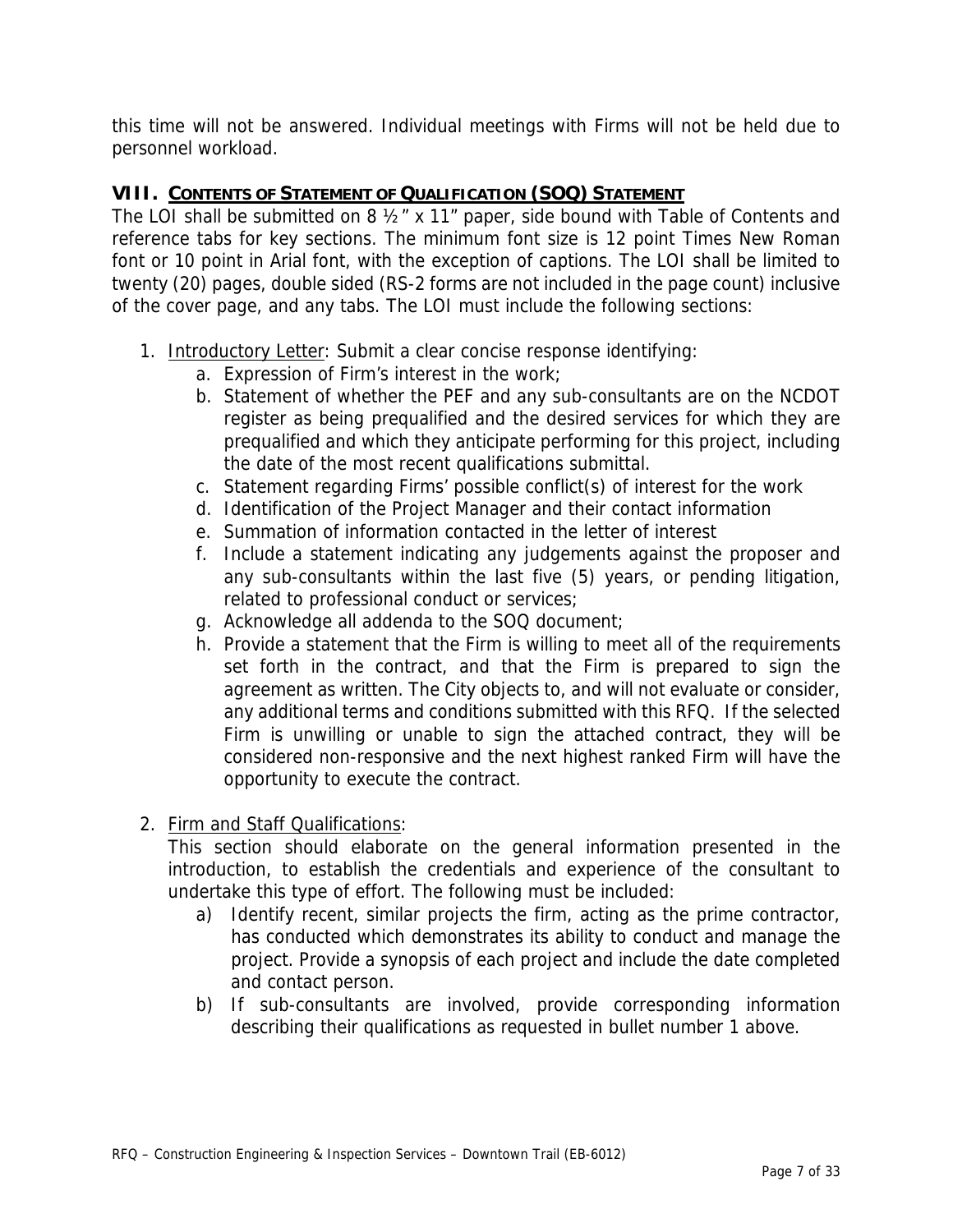## 3. Team Experience:

This section must provide the names, classifications, and location of the firm's North Carolina employees and resources to be assigned to the advertised work; and the professional credentials and experience of the persons assigned to the project, along with any unique qualifications of key personnel. Although standard personnel resumes may be included, identify pertinent team experience to be applied to this project. Specifically, the City is interested in the experience, expertise, and total quality of the consultant's proposed team. If principals of the firm will not be actively involved in the study/contract/project, do not list them. The submittal shall clearly indicate the consultant's Project Manager, other key Team Members and his/her qualifications for the proposed work. Also, include the team's organization chart for the Project/ Plan. A Capacity Chart / Graph (available work force) should also be included. Any other pertinent information should also be listed in this section.

\*Note: If a project team or sub-consultant encounters personnel changes, or any other changes of significance dealing with the company, the City and the Department should be notified immediately.

- 4. Technical Approach: The consultant shall provide information on its understanding of, and approach to accomplish, this project, including their envisioned scope for the work and any innovative ideas/approaches.
- 5. NCDOT RS-2 Required Forms: Both forms shall be submitted with the Firm's Letter of Interest for the Prime Firm and any/all sub-consultants who would be working on this project. In the event the Firm has no subcontract, it is required that this be indicated on the sub-consultant form by entering the word "None" or the number "ZERO" and *signing* the form.
	- Prime Consultant: Prime Consultant firm (Prime Consultant Form RS-2 Rev 7/15/2020) RS - 2 Forms for CEI Services
	- ANY/ALL sub-consultant firms (Sub-consultant Form RS-2 Rev 7/15/2020) to be or anticipated to be utilized by your firm. RS - 2 Forms for CEI Services

## **IX. SELECTION COMMITTEE AND EVALUATION CRITERIA**

A Selection Committee consisting of City department representatives including Administration, Finance, Transportation and NCDOT will evaluate the RFQs. The Committee will review all proposals, and, if necessary, shortlist Firms who would then be invited by letter to an interview. If Firms are interviewed, the responses will be included as part of the evaluation process.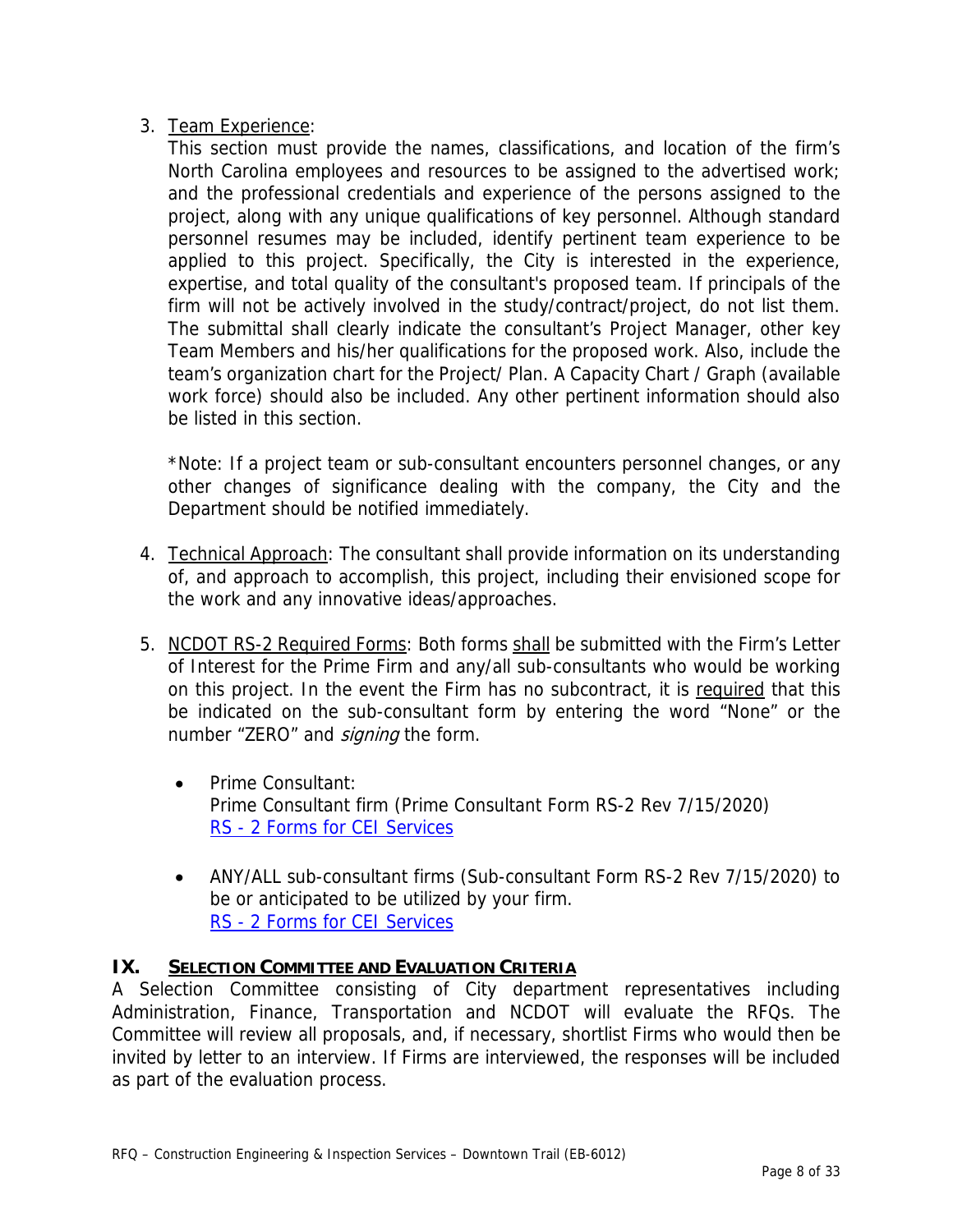The City will be the sole judge as to which LOI(s) represents experience that will be of the most benefit to the City. Statements will be evaluated according to the quality of the submittal and the following key criteria:

| <b>Criteria</b>                                                                                                                                                                                                                                                                                     | <b>Max Score</b> |
|-----------------------------------------------------------------------------------------------------------------------------------------------------------------------------------------------------------------------------------------------------------------------------------------------------|------------------|
| <b>Firm's Experience</b><br>Firm/team's experience, knowledge, familiarity and past performance<br>with construction and CEI services for roadway, greenway, sidewalk<br>and bicycle transportation facilities                                                                                      | 25               |
| <b>Proposed Staff Experience</b><br>Project personnel qualifications, experience, knowledge, familiarity<br>and past performance with the desired services, similar contract<br>experiences with local governments. Experience adhering to the<br>NCDOT Construction Manual for CEI and CA services | 45               |
| <b>References</b><br>Previous client satisfaction with similar work                                                                                                                                                                                                                                 | 15               |
| <b>Experience with Federally Reimbursed Projects</b><br>Proven project experience with federally reimbursed projects and<br>reporting requirements                                                                                                                                                  | 15               |
| <b>Total Score</b>                                                                                                                                                                                                                                                                                  | 100              |

#### **X. EXECUTION OF A CONTRACT**

After the interview process (if one occurs), the Selection Committee will rank the Firms, highest to lowest, based on the evaluation criteria. Negotiations would then begin with the highest ranked Firm. If negotiations fail, the City would then begin negotiations with the next ranked Firm. The successful Firm will then enter into an agreement with the City of Jacksonville as outlined herein. The City reserves the right to reject any and/or all proposals.

#### **XI. RFQ QUESTIONS**

Questions concerning this request for qualifications package shall be submitted to Stephanie Kutz via email at skutz@jacksonvillenc.gov no later than 5:00 PM on Friday, March 11, 2022.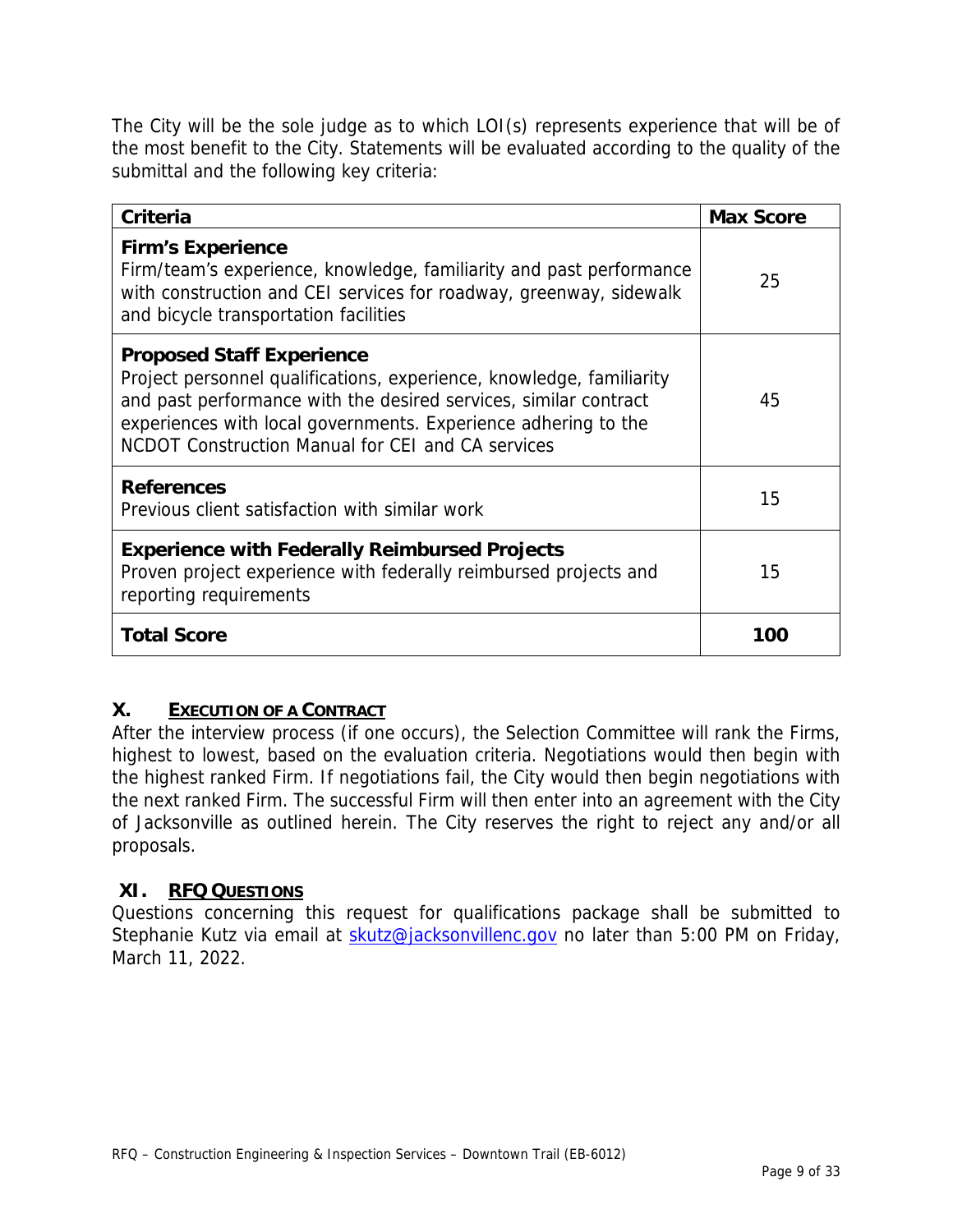## **Attachment A –Copy of Proposed Contract for Construction and Engineering Inspection Services – Downtown Trail (EB-6012)**

 This **AGREEMENT**, made this \_\_\_\_\_ day of \_\_\_\_\_\_\_\_\_\_\_\_\_\_\_\_\_, 2022 by and between (hereinafter called the **CONSULTANT**) and the City of Jacksonville, North Carolina (hereinafter called the **OWNER**) sets forth the requirements, conditions, covenants, and considerations of an **AGREEMENT** to provide professional **CONSTRUCTION AND ENGINEERING INSPECTION SERVICES – DOWNTOWN TRAIL (EB-6012)** (hereinafter called the **PROJECT**) for the Historic Resources Survey Project for Jacksonville Transit.

#### **I. SCOPE OF WORK**

The **AGREEMENT** establishes the general terms and conditions related to **CONSULTANT** providing **CONSTRUCTION AND ENGINEERING INSPECTION SERVICES.** 

This **AGREEMENT** is subject to financial assistance from the U.S. Department of Transportation and North Carolina Department of Transportation. The Request for Qualifications Package for Construction and Engineering Inspection Services for Downtown Trail Project (EB-6012) as well as the response is hereby incorporated as **EXHIBIT 5**.

All parties to this AGREEMENT, including contractors, subcontractors and subsequent workforces associated with this work under the terms of this AGREEMENT shall provide reports as required by the Federal Funding Accountability and Transparency Act (FFATA) for this Project.

## **II. CONSULTING RESPONSIBILITIES**

A. PROJECT TASK:

The **CONSULTANT** shall perform services as set out in **EXHIBIT 1** – Scope of Work upon receipt of a signed purchase order from the **OWNER** covering the work.

B. TIME SCHEDULE:

The **CONSULTANT** recognizes that the **PROJECT** under this **AGREEMENT** is to be performed as expeditiously as is practical. Every reasonable effort will be made to substantially complete the **PROJECT** on an agreed upon schedule for the **PROJECT**.

#### C. ASSIGNMENT/TRANSFER:

The **CONSULTANT** shall not assign or transfer any interest or responsibilities in this **AGREEMENT** without the written consent of the **OWNER**.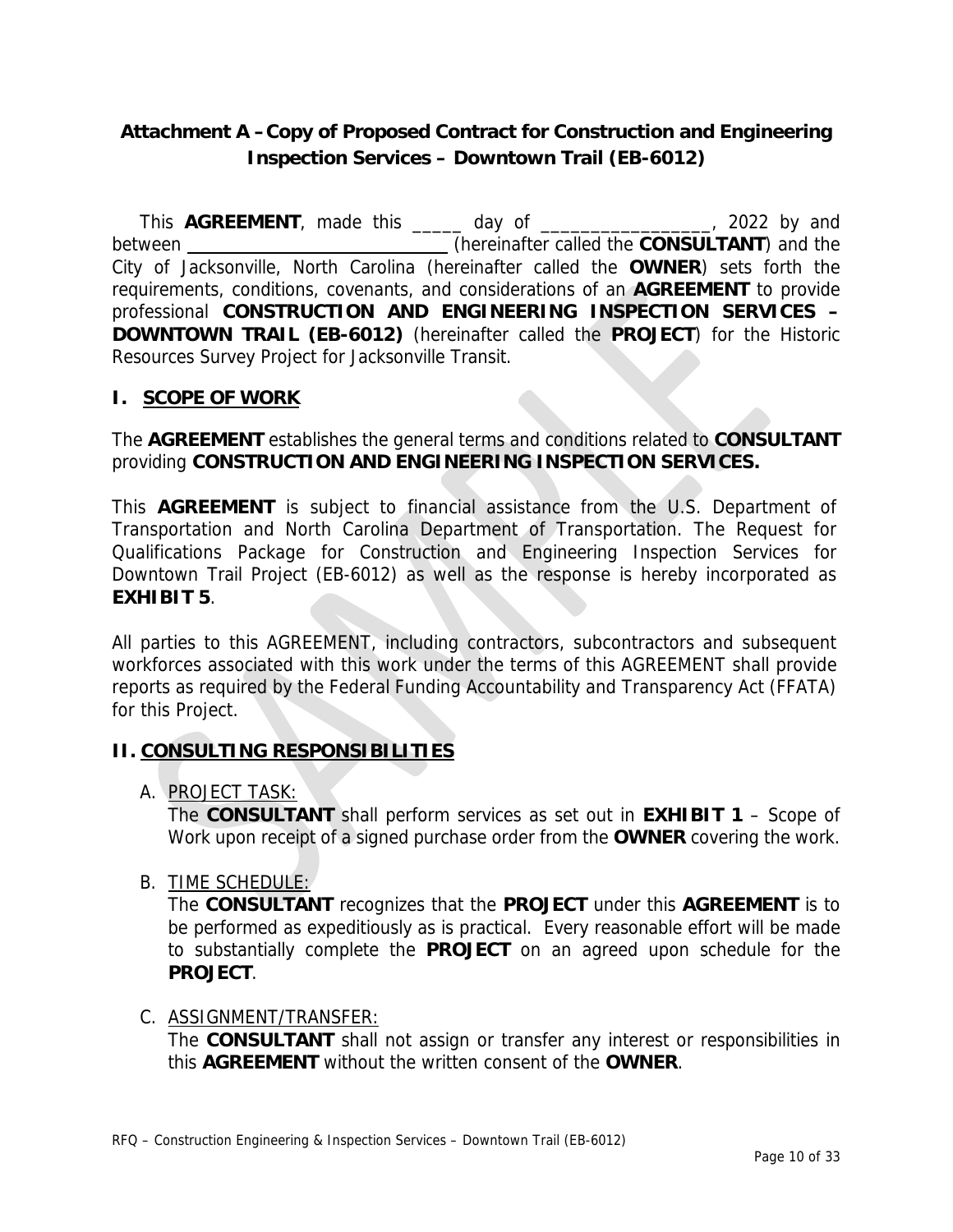#### D. INSURANCE:

- 1. The **CONSULTANT** shall procure and maintain insurance for protection from claims under workers' compensation acts, claims for damages because of bodily injury including personal injury, sickness or disease or death of any and all employees or of any person other than such employees, and from claims or damages because of injury to or destruction of property including loss of use resulting therefrom; errors and omissions liability insurance; and any other insurance prescribed by laws, rules, regulations, ordinances, codes or orders, as well as insurance required by **OWNER** as set forth in **EXHIBIT 2** – Insurance Requirements. Certificates indicating that all such insurances are in effect will be provided to **OWNER** by **CONSULTANT.**
- 2. Such policies (other than Worker's Compensation and **CONSULTANT'S** Errors and Omissions) shall name **OWNER**, **as additional insured.** Such policies shall provide that they may not be cancelled or modified (and that any expiration, cancellation or modification shall be of no force or effect) without thirty (30) days prior written notice to each Insured Party by certified, registered or express mail, and shall require the insurance carrier to defend any suit or proceeding against any Insured Party arising out of any claim covered thereby, even if such claim is groundless, false or fraudulent.
- 3. All such insurance shall be in form and substance satisfactory to **OWNER**, and shall be maintained with responsible insurance carriers licensed to do business in the State of North Carolina. Simultaneously with the execution hereof, the **CONSULTANT** has deposited with **OWNER** copies of its insurance policies, if required by **OWNER**, and certificates of insurance evidencing the insurance coverage required hereunder. Hereafter, certifications of renewal shall be deposited with **OWNER** not less than five (5) days before the scheduled date of expiration.
- 4. All insurance required to be maintained hereunder (other than Errors and Omissions Liability Insurance), must provide coverage on an "occurrence" basis. Errors and Omissions Liability coverage may be maintained on a "claims made" basis.
- 5. The **OWNER** shall require that each of its **CONSULTANTS** for this Project carry insurance coverage, and agree to the indemnity and hold harmless provisions of this **AGREEMENT**. Before entering into any agreement with any **CONSULTANT**, the **OWNER** shall ascertain **CONSULTANT'S** insurance requirements and shall cause the **CONSULTANT** to provide **OWNER** with a certificate of insurance, and copies of the policies if requested by **OWNER**, evidencing insurance coverage in compliance with such requirements detailed in **EXHIBIT 2** – Insurance Requirements. **(The OWNER shall be named as ADDITIONAL INSURED in all applicable policies.)**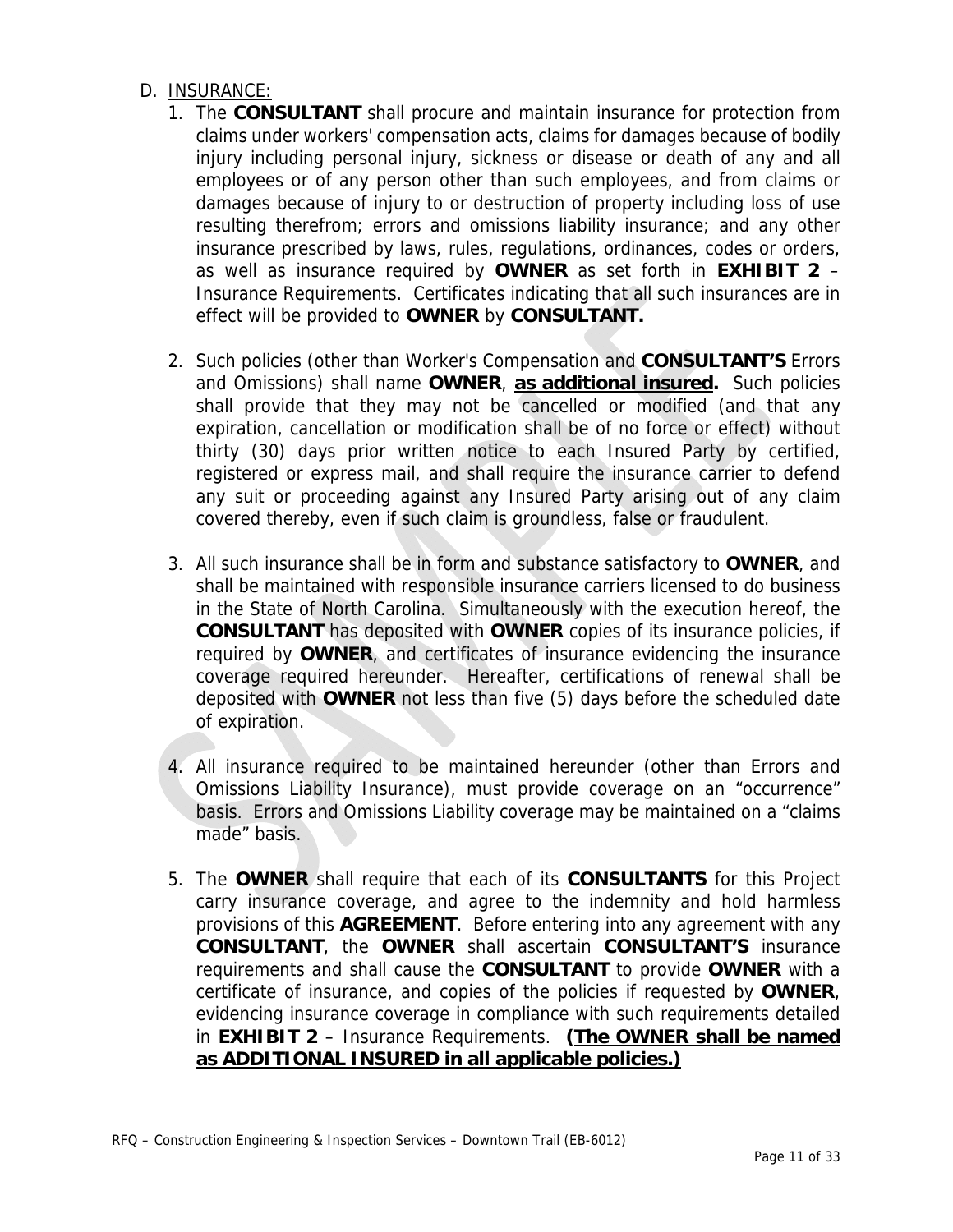- 6. The **CONSULTANT** shall not commence work under this Contract until s/he has obtained all insurance required, and such insurance has been approved in writing by the Owner, nor shall the **CONSULTANT** allow any subcontracted professional(s) to commence work on his/her subcontract until all similar insurance required of the subcontractor has been so obtained by the **CONSULTANT** via a Certificate of Insurance on Acord Form 25. Said proof of insurance for all subcontractors shall be maintained on file for the duration of the project shall be provided to Owner upon request.
- 7. The provisions of Section D INSURANCE shall survive the expiration or termination of this **AGREEMENT**.

#### E. STANDARD OF CARE AND INDEMNIFICATION:

- 1. **CONSULTANT** shall exercise reasonable care and skill as might be expected from similarly situated professionals performing services of the kind required under this **AGREEMENT** at the time and the place where the services are rendered. The staff of and subcontracted professionals engaged by the **CONSULTANT** shall possess the experience, knowledge and character necessary to qualify them to perform the particular duties to which they are assigned.
- 2. Subject to N.C. General Statute 22B-1, **CONSULTANT** agrees to protect, defend, indemnify and hold the **OWNER**, its officers, employees and agents free and harmless from and against any losses, penalties, damages, settlements, costs, charges, professional fees or other expenses or liabilities in connection with or arising out of this **MASTER AGREEMENT** and/or the performance hereof that are due to the negligent acts of the **CONSULTANT**, its officers, employees, or agents. The **CONSULTANT** further agrees to handle, respond to, provide defense for, and defend the same at its sole expense and agrees to bear all other costs and expenses related thereto due to the negligent acts of the **CONSULTANT**, its officers, employees, or agents.

#### F. ERRORS/DEFICIENCIES:

**CONSULTANT** shall, without additional compensation, revise any materials prepared under this **AGREEMENT** if it is determined that the **CONSULTANT** is responsible for any errors or deficiencies.

#### G. ACCURACY OF WORK:

**CONSULTANT** shall be responsible for the professional quality, technical accuracy, timely completion, and appropriate coordination of all designs, drawings, specifications, reports, and other services to be furnished under this **AGREEMENT**. **OWNER** approval of **CONSULTANT'S** work shall not relieve the **CONSULTANT** of responsibility for the technical adequacy of his work.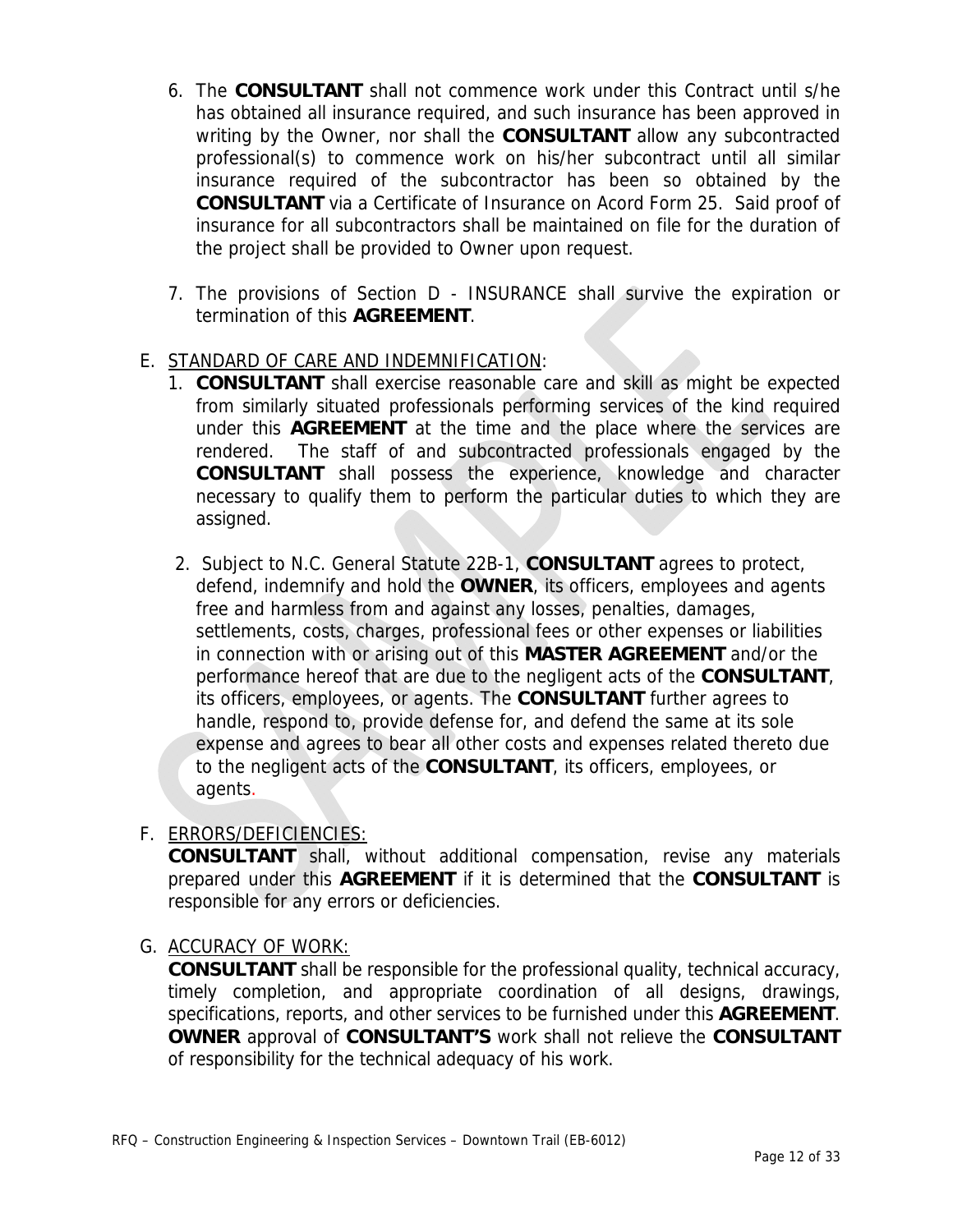#### H. RECORDS/DOCUMENTS:

**CONSULTANT** shall maintain all records, documents, notes, and financial information related to performance of this work in accordance with generally accepted accounting principles and practices for five (5) years and shall provide the **OWNER** access to this information if requested.

#### I. NON-DISCRIMINATION:

**CONSULTANT** agrees not to discriminate against any employee or prospective employee because of race, religion, sex, color, age, or national origin.

#### **III. OWNER'S RESPONSIBILITIES**

#### A. INFORMATION:

**OWNER** will provide adequate information concerning **PROJECT** requirements, will provide other available pertinent information relating to the **PROJECT**, will provide adequate opportunities for consultation, will provide timely review of plans and documents, and will render decisions resulting therefrom in writing.

#### B. OWNER'S REPRESENTATIVE:

**OWNER** will designate a representative who shall have authority to transmit instructions, receive notices and information, and enunciate the **OWNER'S** policies and decisions. The **OWNER'S** representative shall be **Stephanie Kutz, Transportation Project Manager.** 

#### C. MEETINGS:

**OWNER** will arrange for and hold promptly any necessary meeting. This shall include the provision of meeting facilities when appropriate and the serving of all required public or private notices, unless otherwise determined.

D. ACCESS:

**OWNER** will provide access to and obtain permission for the **CONSULTANT** to enter upon public or private lands as necessary for the **CONSULTANT** to perform surveys, observations or other necessary functions.

#### E. RESPONSE TO CONSULTANT'S REQUESTS:

**OWNER** will respond within a reasonable time to the **CONSULTANT'S** requests for written decisions or determinations pertaining to the subject of the **CONSULTANT'S** services so as not to delay the performance of those services.

#### F. WRITTEN NOTICE:

**OWNER** will give prompt written notice to the **CONSULTANT** whenever the **OWNER** becomes aware of any event, occurrence, condition, or circumstance, which may substantially affect the **CONSULTANT'S** performance of its services under this **AGREEMENT**.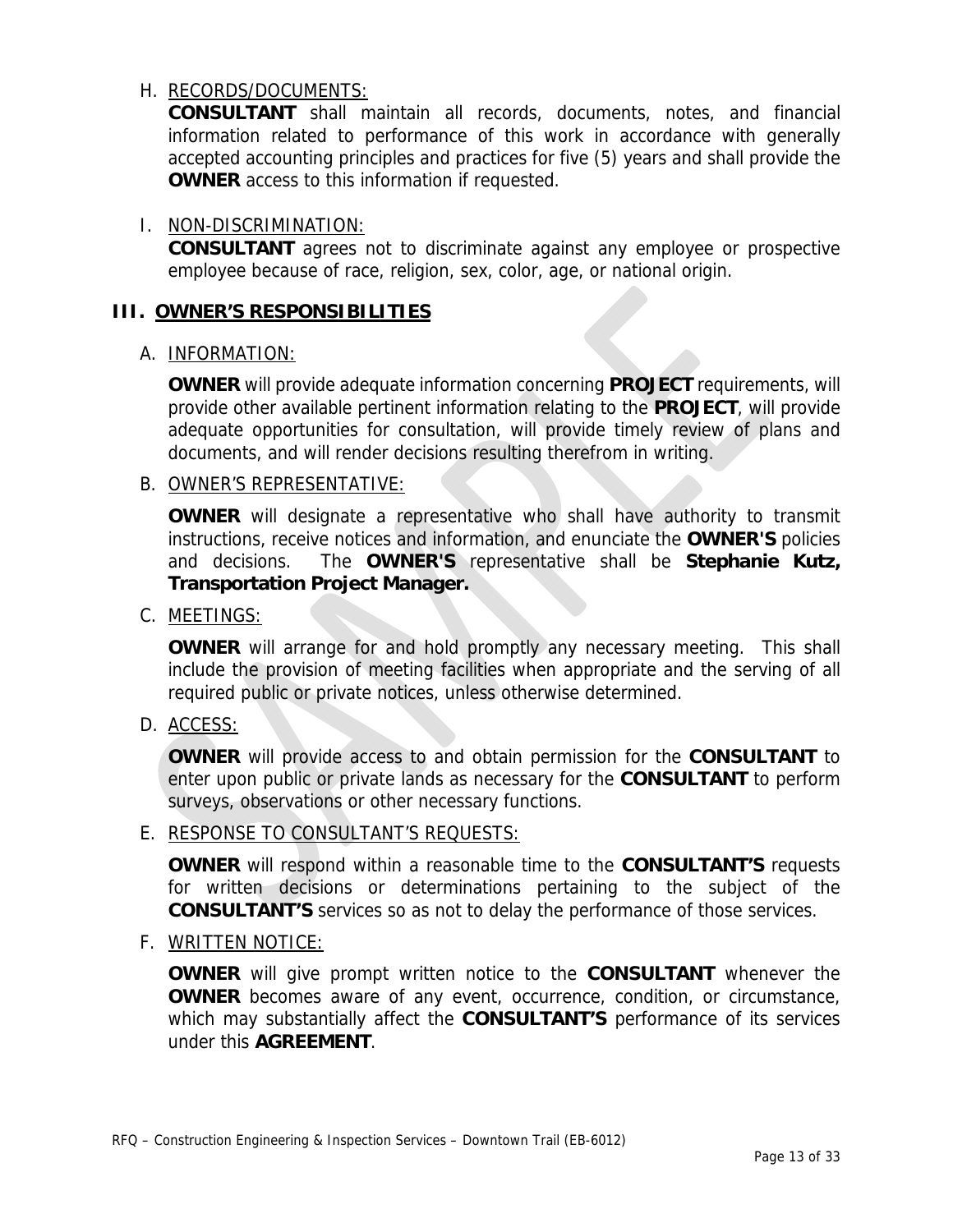#### G. OTHER ACTIONS:

**OWNER** will take all municipal, corporate or other action as appropriate to authorize, finance and carry out this **AGREEMENT** and to ensure that this **AGREEMENT** constitutes a valid and binding **AGREEMENT** of the **OWNER**.

H. PERMITS AND APPROVALS:

**OWNER** will request approval and permits from all governmental authorities having jurisdiction over the Scope of Work (**PROJECT**) and such approvals and consents from others as may be necessary for completion of the **PROJECT**.

- I. COMPENSATION:
	- 1. **Basic Services**: As compensation for the professional services outlined in ARTICLE I, a maximum fee amount will be established. The maximum fee amount for the services covered under this **AGREEMENT** shall not exceed

 $\blacksquare$ 

(CONTRACT AMOUNT IN WORDS). The professional services will be performed as individual tasks with lump sum or cost-plus compensation negotiated for each task. The lump sum amount negotiated for each task will be full compensation for all direct salary costs, overhead, direct non-salary costs, and operating margin incurred for the duration of the task. Direct salary costs AS CURRENTLY APPROVED AND ON FILE WITH NCDOT'S OFFICE OF INSPECTOR GENERAL (OIG) shall be used to compute the lump sum or cost-plus amount for assignments assigned during the life of the contract (EXHIBIT 4 – HOURLY RATES). The CONSULTANT shall always use their current overhead and cost of capital rates once the NCDOT Office of Inspector General issues an acceptance letter for the current year's overhead and cost of capital rates. The CONSULTANT will also be paid for other direct non-salary reimbursement costs as established in the NCDOT Field Fiscal Procedures Manual and in Attachment B of this AGREEMENT.

- 2. **Overhead**: Overhead rates for actual cost are not provisional and there will be no reconciliation to true up actual period costs. Once the NCDOT Office of Inspector General issues an acceptance letter for the current year's overhead rate, then the **CONSULTANT** should at that time begin billing the updated rate FOR ANY WORK PERFORMED AFTER THAT APPROVAL DATE. Please refer to NCDOT Audit Requirements at the following site: https://connect.ncdot.gov/business/consultants/Roadway/NCDOT Audit Requirements - Updated.pdf.
- 3. **Non-Salary Direct Costs**: Non-salary direct costs from the web site https://connect.ncdot.gov/business/consultants/Pages/Guidelines-Forms.aspx shall be used. These are subject to change during the life of the **AGREEMENT**. Other non-salary direct costs will be reimbursed by copy of invoices, receipts, leases (field office), bills or established rates (truck, etc.).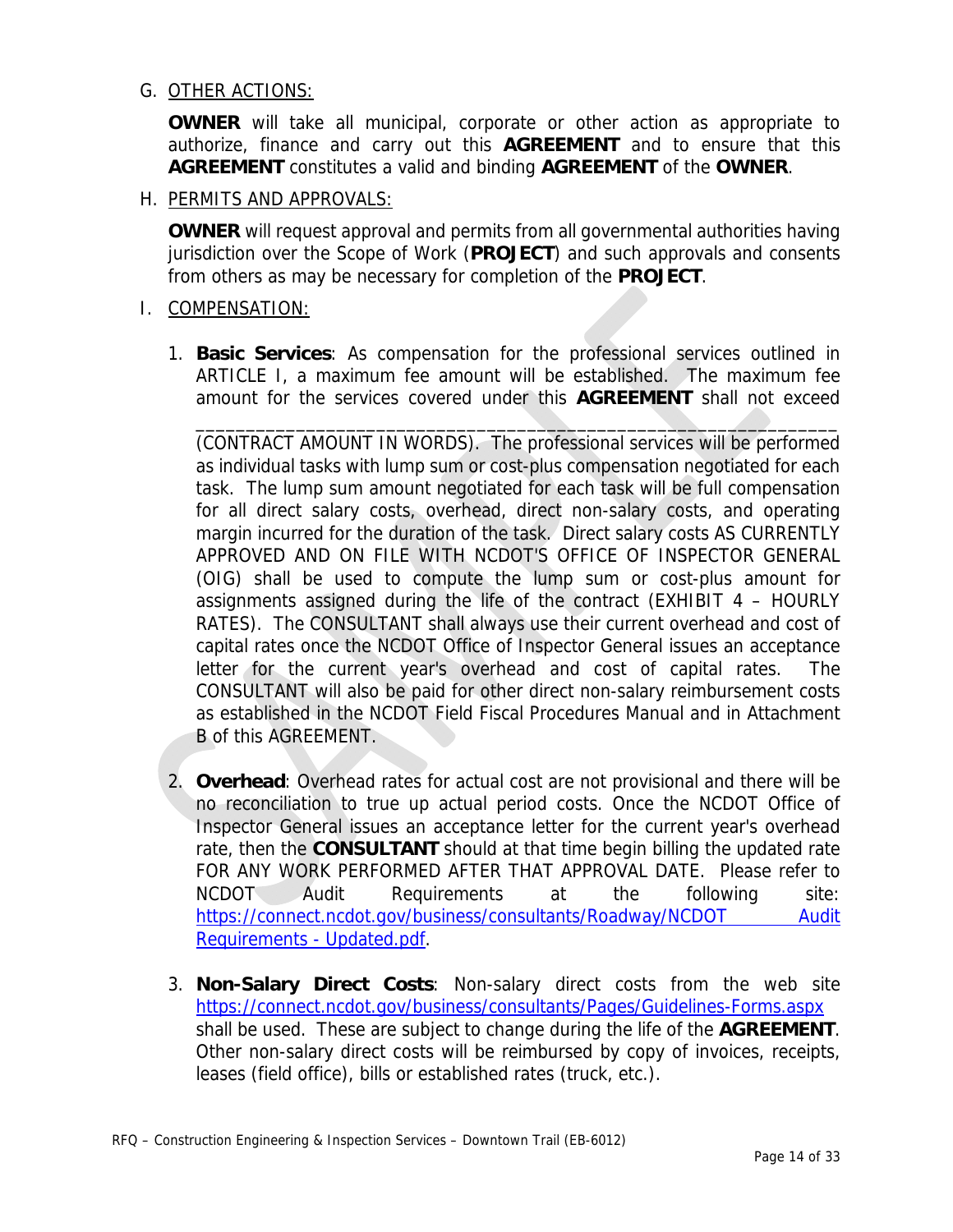- 4. **Additional Services**: Any additional professional services related to but not within the **PROJECT** will be performed by the **CONSULTANT** upon prior written request (See **EXHIBIT 3** – Change Order Form) of **OWNER** and for an additional professional fee as the **OWNER** and **CONSULTANT** may agree.
- 5. **Terms and Conditions Fee**: The total fee shall not be exceeded without written approval of the **OWNER**. The fee arrangement is to be on an hourly basis only for work completed based on the rates that prevail at the time services are rendered.
- 6. **Payment of Invoices**: Invoices are due and payable within 30 days of receipt and approval by **OWNER**. Payment (partial payment for lump sum task orders; payment of actual costs incurred for cost-plus task orders) will be made to the **CONSULTANT** on a monthly basis upon submission of a Progress Report/Project Schedule, an invoice stating the percent of completion of each task (for lump sum task orders) or a listing of actual costs incurred (for cost-plus task orders), and appropriate supporting documentation; and after the approval of the **OWNER**. Invoices shall include a DBE-IS form with each invoice.
- 7. **Disputed Invoices**: In the event of a disputed or contested invoice, only that portion so contested will be withheld from payment, and the undisputed portion will be paid.

## **IV. GENERAL PROVISIONS**

## A. OWNERSHIP OF DOCUMENTS:

 The products of this **AGREEMENT** shall be the property of the **OWNER**. Upon completion or other termination of this **AGREEMENT**, the **CONSULTANT** will deliver to the **OWNER** reproducible copies of any text and graphic materials pertaining to this **AGREEMENT**. The **CONSULTANT** will also make available any calculations pertaining to this **AGREEMENT** and provide copies of specific calculations upon request by **OWNER**. No reports, information, or materials prepared by the **CONSULTANT** under this **AGREEMENT** shall be made available to any person or organization without the prior written approval of the **OWNER**.

## B. REUSE OF DOCUMENTS:

1. The documents prepared by **CONSULTANT** pursuant to this **AGREEMENT** are not intended or represented to be suitable for reuse by **OWNER** or others on extensions of this or any other project. Any reuse without written verification or adaptation by **CONSULTANT** for the specific purpose intended will be at **OWNER'S** sole risk and without liability or legal exposure to **CONSULTANT**; and **OWNER** shall indemnify and hold harmless **CONSULTANT** from all claims, damages, losses and expenses including attorneys' fees arising out of or resulting therefrom. Any such verification or adaptation by **CONSULTANT** will entitle **CONSULTANT** to further compensation at rates to be agreed upon by **OWNER** and **CONSULTANT**.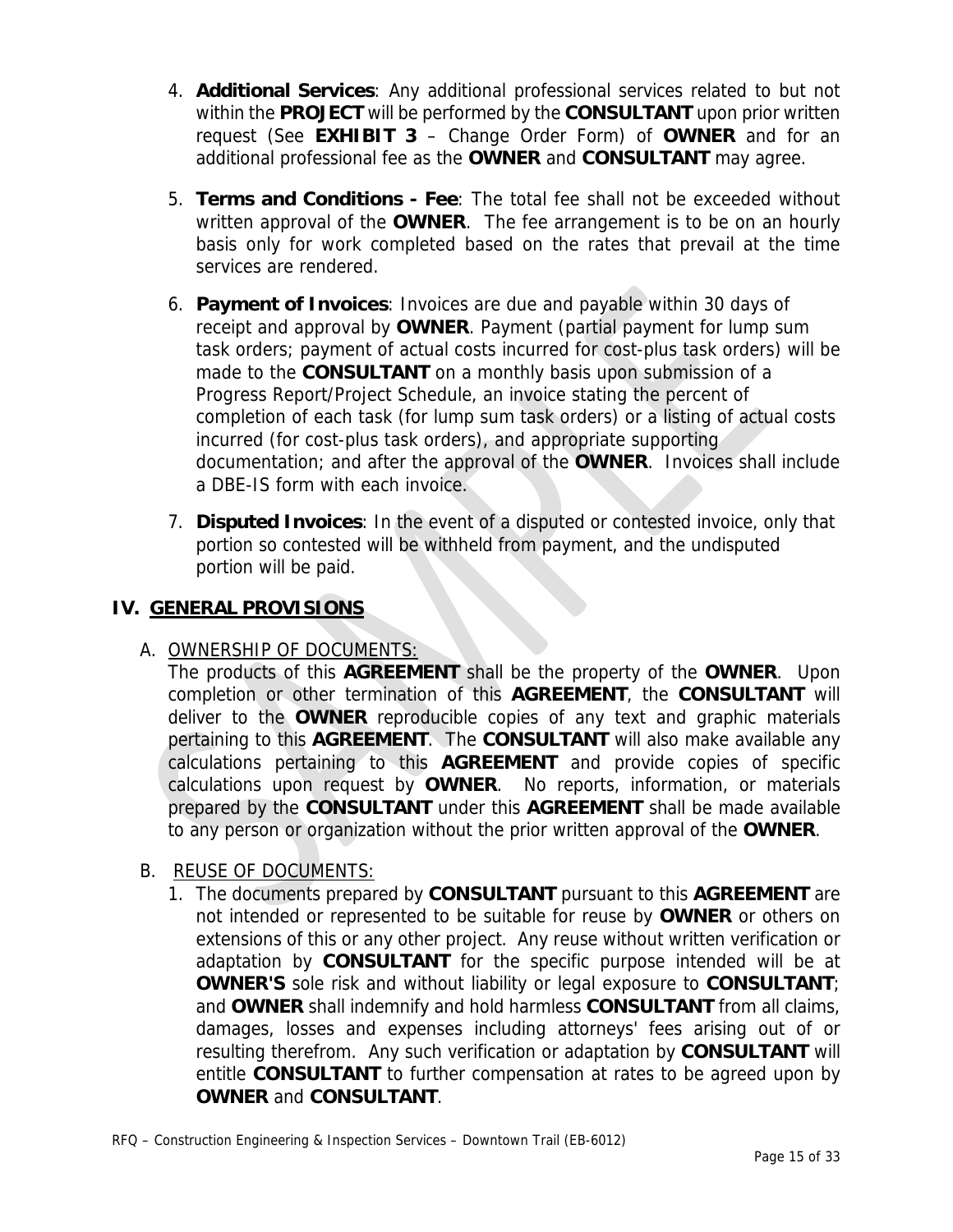- 2. Copies of **OWNER**-furnished data that may be relied upon by **CONSULTANT**  are limited to the printed copies (also known as hard copies) that are delivered to the **CONSULTANT**. Files in electronic media format of text, data, graphics, or of other types that are furnished by **OWNER** to **CONSULTANT** are only for convenience of **CONSULTANT**. Any conclusion or information obtained or derived from such electronic files will be at the user's sole risk.
- 3. Copies of Documents that may be relied upon by **OWNER** are limited to the printed copies (also known as hard copies) that are signed or sealed by the **CONSULTANT**. Files in electronic media format of text, data, graphics, or of other types that are furnished by **CONSULTANT** to **OWNER** are only for convenience of **OWNER**. Any conclusion or information obtained or derived from such electronic files will be at the user's sole risk.
- 4. When transferring documents in electronic media format, **CONSULTANT** makes no representations as to long term compatibility, usability, or readability of documents resulting from the use of software application packages, operating systems, or computer hardware differing from those used by **CONSULTANT** at the beginning of this **PROJECT**.
- 5. **OWNER** may make and retain copies of Documents for information and reference in connection with use on the Project by **OWNER**. Such Documents are not intended or represented to be suitable for reuse by **OWNER** or others on extensions of the **PROJECT** or on any other project. Any such reuse or modification without written verification or adaptation by **CONSULTANT**, as appropriate for the specific purpose intended, will be at **OWNER'S** sole risk and without liability or legal exposure to **CONSULTANT** or to any of **CONSULTANT'S** subcontracted professionals. **OWNER** shall indemnify and hold harmless **CONSULTANT** and **CONSULTANT'S** subcontracted professionals from all claims, damages, losses, and expenses, including attorneys' fees arising out of or resulting therefrom.
- 6. If there is a discrepancy between the electronic files and the hard copies, the hard copies govern.
- 7. Any verification or adaptation of the Documents for extensions of the **PROJECT** or for any other project will entitle **CONSULTANT** to further compensation at rates to be agreed upon in writing by the **OWNER** and **CONSULTANT**.
- D. TERMINATION:

This **AGREEMENT** may be terminated by either party at will. No termination may be effected unless the other party is given ten (10) days written notice by Certified Mail. Adjustment for any termination shall provide for payment to the **CONSULTANT** for services rendered and expenses incurred reasonably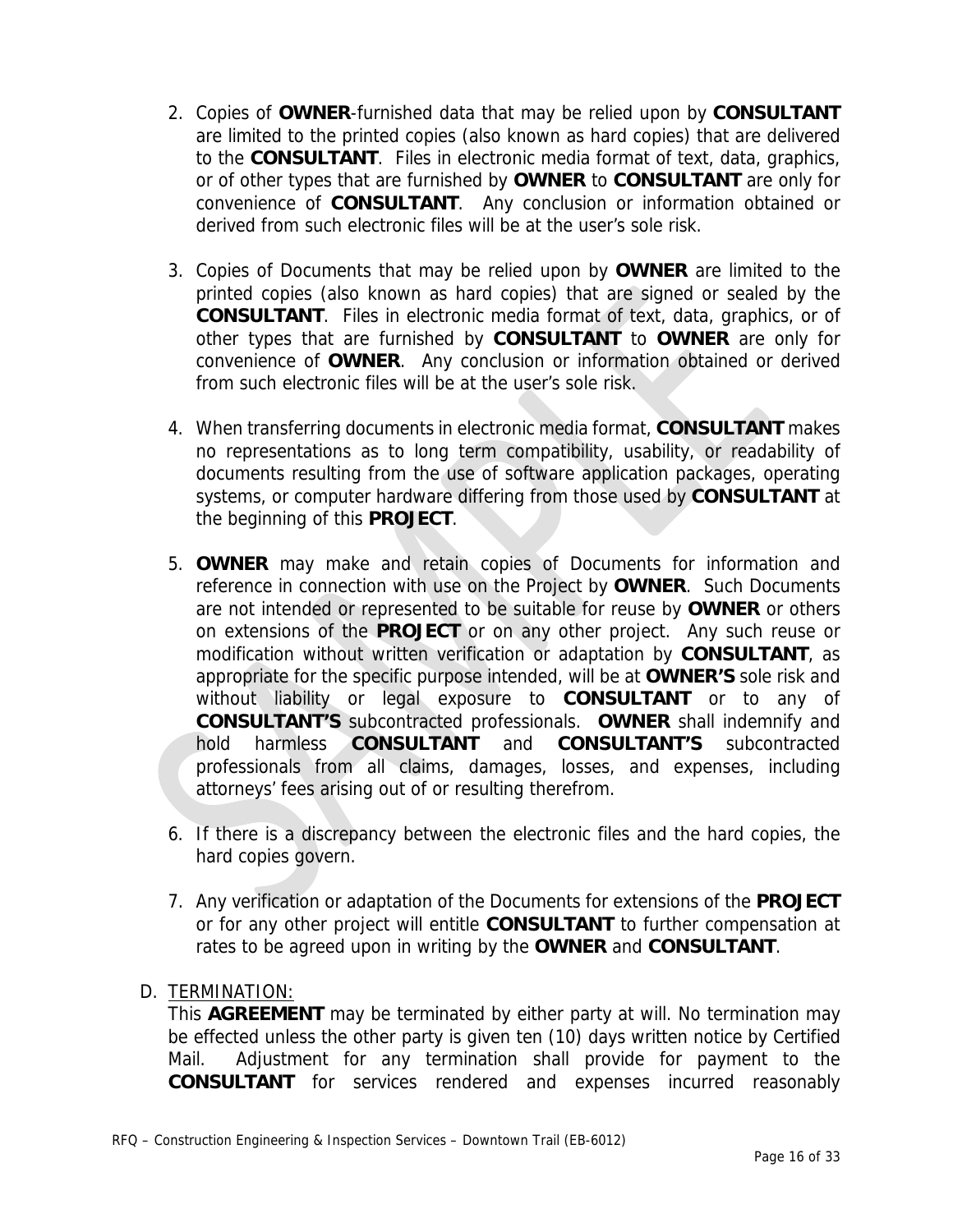proportionate to the **EXHIBIT 1** – Scope of Work for work accomplished prior to the date of notification of termination and including commitments by the **CONSULTANT** which had become firm prior to the date of notification of termination.

#### E. SUBCONTRACTS:

Any subcontracted professionals or outside associates required by the **CONSULTANT** in connection with the services covered by this **AGREEMENT** will be limited to such individuals or firms as were specifically identified and agreed to during negotiations, or as are specifically authorized in writing by the **OWNER**  during the performance of this **AGREEMENT**. Any substitutions in or additions to such subcontracted professionals or associates will be subject to the prior approval of the **OWNER**. The same insurance required of the **CONSULTANT** by the **OWNER** shall be required of the subcontractor by the **CONSULTANT.**

### F. SUCCESSORS AND ASSIGNS:

The **OWNER** and **CONSULTANT** each binds himself and his partners, successors, executors, administrators, and assigns of such other party, in respect to all covenants of this **AGREEMENT**. Except as above, neither **OWNER** nor **CONSULTANT** shall assign, sublet, or transfer his interest in this **AGREEMENT** without the written consent of the other. Nothing herein shall be construed as creating any personal liability on the part of any officer or agent of any public body, which may be a party hereto, nor shall it be construed as giving any rights or benefits hereunder to anyone other than **OWNER** and **CONSULTANT**.

#### G. DISPUTE RESOLUTION:

Any dispute arising between or among the Parties listed in this **AGREEMENT**, including without limitation a breach of such **AGREEMENT**, shall be subject to nonbinding mediation in accordance with Rules as set forth for Mediated Settlement Conferences in Onslow County Superior Court.

#### H. FEDERAL-AID CONSTRUCTION CONTRACTS CONTRACT PROVISIONS

The **CONSULTANT** will comply with all laws, ordinances and regulations, Federal, State and local, applicable to the work. Specific attention is directed to North Carolina General Statutes 14-100 (Obtaining Property by False Pretenses) and 136-13.2 (Falsifying Highway Inspection Reports).

#### 1. Selection of Labor

During the performance of this **AGREEMENT**, the **CONSULTANT** will not discriminate against labor from any other **STATE**, possession or territory of the United States.

#### 2. Employment Practices

During the performance of this **AGREEMENT**, the **CONSULTANT** agrees to comply with all applicable provisions of 49 CFR Part 21, 23 CFR Part 200 and Part 230 and the Civil Rights Act of 1964 as amended, and agree as follows: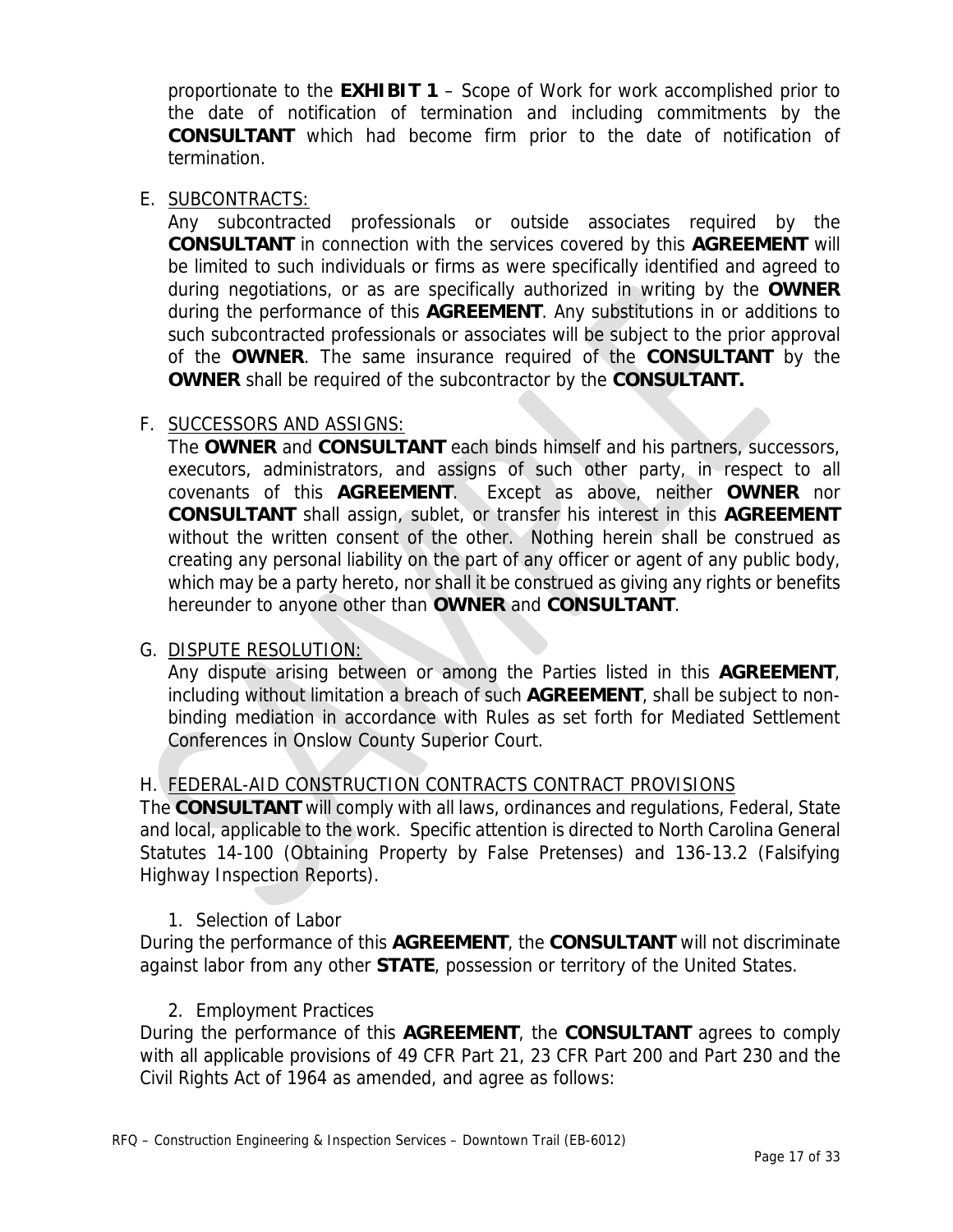- a. The **CONSULTANT** will not discriminate against any employee or applicant for employment because of race, religion, creed, color, national origin, sex, age, handicap and/or disability. The **CONSULTANT** will take affirmative action to ensure that applicants are employed, and that employees are treated during employment without regard to their race, religion, creed, color, national origin, sex, age, handicap or disability. Such action shall include, but not be limited to the following: employment, upgrading, demotion or transfer; recruitment or recruitment advertising; layoffs, or termination; rates of pay or other forms of compensation; and selection for training, including apprenticeship. The **CONSULTANT** agrees to post in conspicuous places, available to employees and applicants for employment, notices to be provided by the **OWNER** setting forth the provisions of this nondiscrimination clause.
- b. The **CONSULTANT** will, in all solicitations or advertisements for employees placed by or on behalf of the **CONSULTANT**, state that all qualified applicants will receive consideration for employment without regard to race, religion, creed, color, national origin, sex, age, handicap and/or disability.
- c.The **CONSULTANT** will send to each labor union or representative of workers with which the **CONSULTANT** has a collective bargaining agreement or other contract or understanding, a notice to be provided by the **OWNER**, advising the labor union or workers' representatives of the **CONSULTANT'S** commitments under this **AGREEMENT** and shall post copies of the notice in conspicuous places available to employees and applicants for employment.
- d. The **CONSULTANT** will comply with all provisions of U.S. Presidential Executive Order No. 11246 as amended by Executive Order 11375, and other Orders and as supplemented in U.S. Department of Labor regulations (41 CFR Chapter 60).
- e. The **CONSULTANT** will furnish all information and reports required by Executive Order No. 11246 as amended by Executive Order 11375, and other Orders, and as supplemented in U.S. Department of Labor regulations (41 CFR Chapter 60), and will permit access to his books, records, and accounts by the U.S. Secretary of Labor or Labor Officials for purposes of investigations to ascertain compliance with such rules, regulations and orders.
- f. In the event of the **CONSULTANT'S** noncompliance with the nondiscrimination clauses of this **AGREEMENT** or with any of rules, regulations, or orders referenced hereinabove this **AGREEMENT** may be canceled, terminated, or suspended in whole or in part, and the **CONSULTANT** may be declared ineligible for further Government contracts or Federally-assisted construction agreements in accordance with procedures authorized in Executive Order No. 11246 as amended by Executive Order 11375 and other Orders and as supplemented in U.S. Department of Labor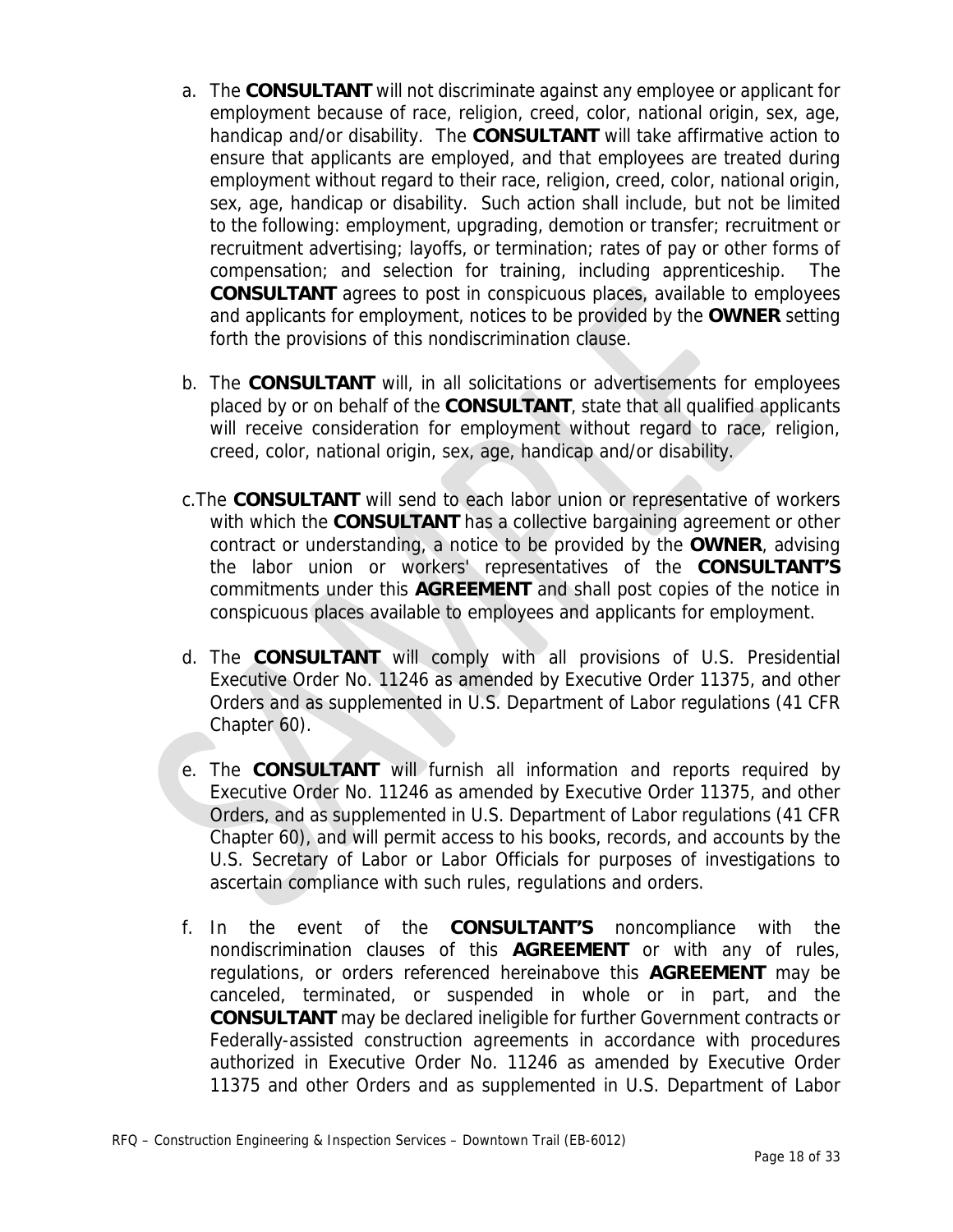regulations (41 CFR Chapter 60) and such other sanctions may be imposed and remedies invoked as provided in the aforementioned U.S. Presidential Executive Order and regulations or as otherwise provided by law.

g. The **CONSULTANT** will include the provisions of the paragraphs under Section V.F.9.2 of this **AGREEMENT** in every subcontract or purchase order so that such provisions will be binding upon each sub-consultant or vendor unless specifically exempted by rules, regulations, or orders of the U.S. Secretary of Labor issued pursuant to Section 204 of the U.S. Presidential Executive Order No. 11246.

#### 3. Title VI and Nondiscrimination

The purpose of this section is to comply with Federal Requirements under United States Department of Transportation Order 1050.2A, Title 49 Code of Federal Regulations (CFR) part 21 and 23 CFR part 200. Any Federal provision that is specifically required not specifically set forth is hereby incorporated by reference.

- a. NCDOT Title VI Assurance (1050.2A, Appendix A & E)
	- i. During the performance of this contract, the contractor, for itself, its assignees, and successors in interest (hereinafter referred to as the "contractor") agrees as follows:
		- (1) Compliance with Regulations: The contractor (hereinafter includes consultants) will comply with the Acts and the Regulations relative to Nondiscrimination in Federally-assisted programs of the U.S. Department of Transportation, Federal Highway Administration (FHWA), as they may be amended from time to time, which are herein incorporated by reference and made a part of this contract.
		- (2) Nondiscrimination: The contractor, with regard to the work performed by it during the contract, will not discriminate on the grounds of race, color, or national origin in the selection and retention of subcontractors, including procurements of materials and leases of equipment. The contractor will not participate directly or indirectly in the discrimination prohibited by the Acts and the Regulations, including employment practices when the contract covers any activity, project, or program set forth in Appendix B of 49 CFR Part 21.
		- (3) Solicitations for Subcontractors, Including Procurements of Materials and Equipment: In all solicitations, either by competitive bidding, or negotiation made by the contractor for work to be performed under a subcontract, including procurements of materials, or leases of equipment, each potential subcontractor or supplier will be notified by the contractor of the contractor's obligations under this contract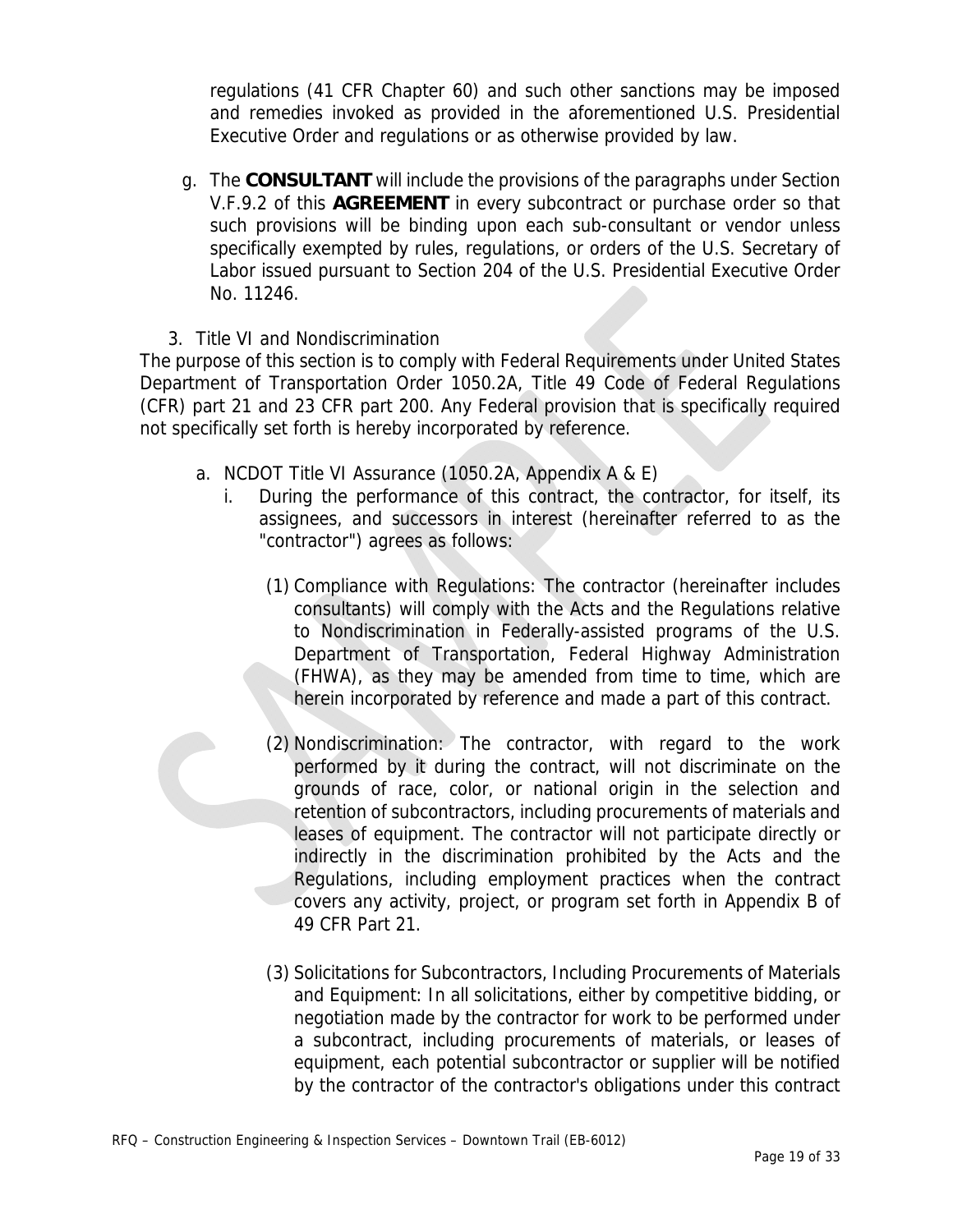and the Acts and the Regulations relative to Nondiscrimination on the grounds of race, color, or national origin.

- (4) Information and Reports: The contractor will provide all information and reports required by the Acts, the Regulations, and directives issued pursuant thereto and will permit access to its books, records, accounts, other sources of information, and its facilities as may be determined by the Recipient or the FHWA to be pertinent to ascertain compliance with such Acts, Regulations, and instructions. Where any information required of a contractor is in the exclusive possession of another who fails or refuses to furnish the information, the contractor will so certify to the Recipient or the FHWA, as appropriate, and will set forth what efforts it has made to obtain the information.
- (5) Sanctions for Noncompliance: In the event of a contractor's noncompliance with the Nondiscrimination provisions of this contract, the Recipient will impose such contract sanctions as it or the FHWA may determine to be appropriate, including, but not limited to:

(a) withholding payments to the contractor under the contract until the contractor complies; and/or

(b) cancelling, terminating, or suspending a contract, in whole or in part.

(6) Incorporation of Provisions: The contractor will include the provisions of paragraphs one through six in every subcontract, including procurements of materials and leases of equipment, unless exempt by the Acts, the Regulations and directives issued pursuant thereto. The contractor will take action with respect to any subcontract or procurement as the Recipient or the FHWA may direct as a means of enforcing such provisions including sanctions for noncompliance. Provided, that if the contractor becomes involved in, or is threatened with litigation by a subcontractor, or supplier because of such direction, the contractor may request the Recipient to enter into any litigation to protect the interests of the Recipient. In addition, the contractor may request the United States to enter into the litigation to protect the interests of the United States.

ii. During the performance of this contract, the contractor, for itself, its assignees, and successors in interest (hereinafter referred to as the "contractor") agrees to comply with the following nondiscrimination statutes and authorities; including but not limited to: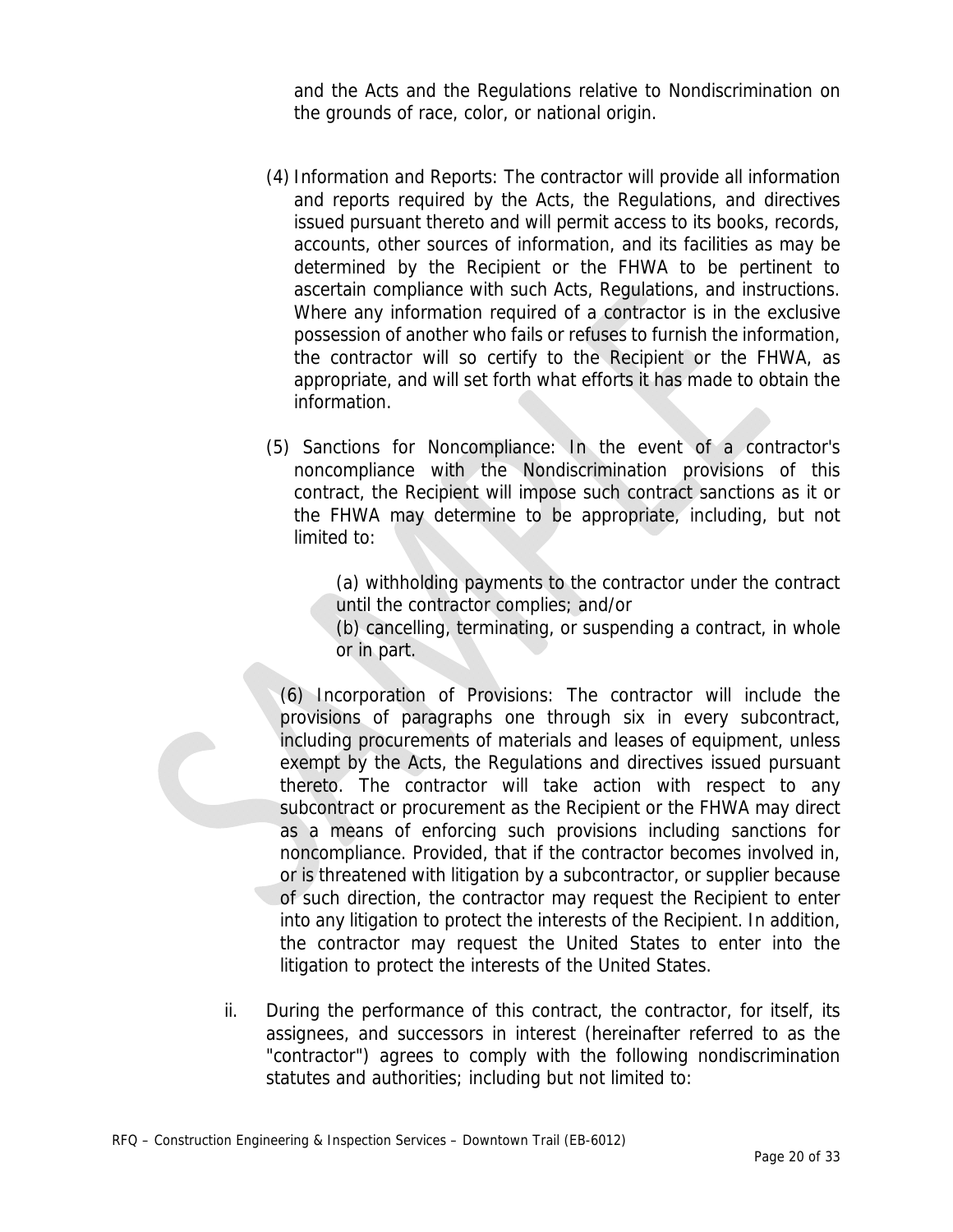Pertinent Nondiscrimination Authorities

- Title VI of the Civil Rights Act of 1964 (42 U.S.C. § 2000d et seq., 78 stat. 252), (prohibits discrimination on the basis of race, color, national origin); and 49 CFR Part 21.
- The Uniform Relocation Assistance and Real Property Acquisition Policies Act of 1970, (42 U.S.C. § 4601), (prohibits unfair treatment of persons displaced or whose property has been acquired because of Federal or Federal-aid programs and projects);
- Federal-Aid Highway Act of 1973, (23 U.S.C. § 324 et seg.), (prohibits discrimination on the basis of sex);
- Section 504 of the Rehabilitation Act of 1973, (29 U.S.C. § 794 et seq.), as amended, (prohibits discrimination on the basis of disability); and 49 CFR Part 27;
- The Age Discrimination Act of 1975, as amended, (42 U.S.C. § 6101 et seq.), (prohibits discrimination on the basis of age);
- Airport and Airway Improvement Act of 1982, (49 USC § 471, Section 47123), as amended, (prohibits discrimination based on race, creed, color, national origin, or sex);
- The Civil Rights Restoration Act of 1987, (PL 100-209), (Broadened the scope, coverage and applicability of Title VI of the Civil Rights Act of 1964, The Age Discrimination Act of 1975 and Section 504 of the Rehabilitation Act of 1973, by expanding the definition of the terms "programs or activities" to include all of the programs or activities of the Federal-aid recipients, sub-recipients and contractors, whether such programs or activities are Federally funded or not);
- Titles II and III of the Americans with Disabilities Act, which prohibit discrimination on the basis of disability in the operation of public entities, public and private transportation systems, places of public accommodation, and certain testing entities (42 U.S.C. §§ 12131-12189) as implemented by Department of Transportation regulations at 49 C.F.R. parts 37 and 38;
- The Federal Aviation Administration's Nondiscrimination statute (49 U.S.C. § 47123) (prohibits discrimination on the basis of race, color, national origin, and sex);
- Executive Order 12898, Federal Actions to Address Environmental Justice in Minority Populations and Low-Income Populations, which ensures Nondiscrimination against minority populations by discouraging programs, policies, and activities with disproportionately high and adverse human health or environmental effects on minority and low-income populations;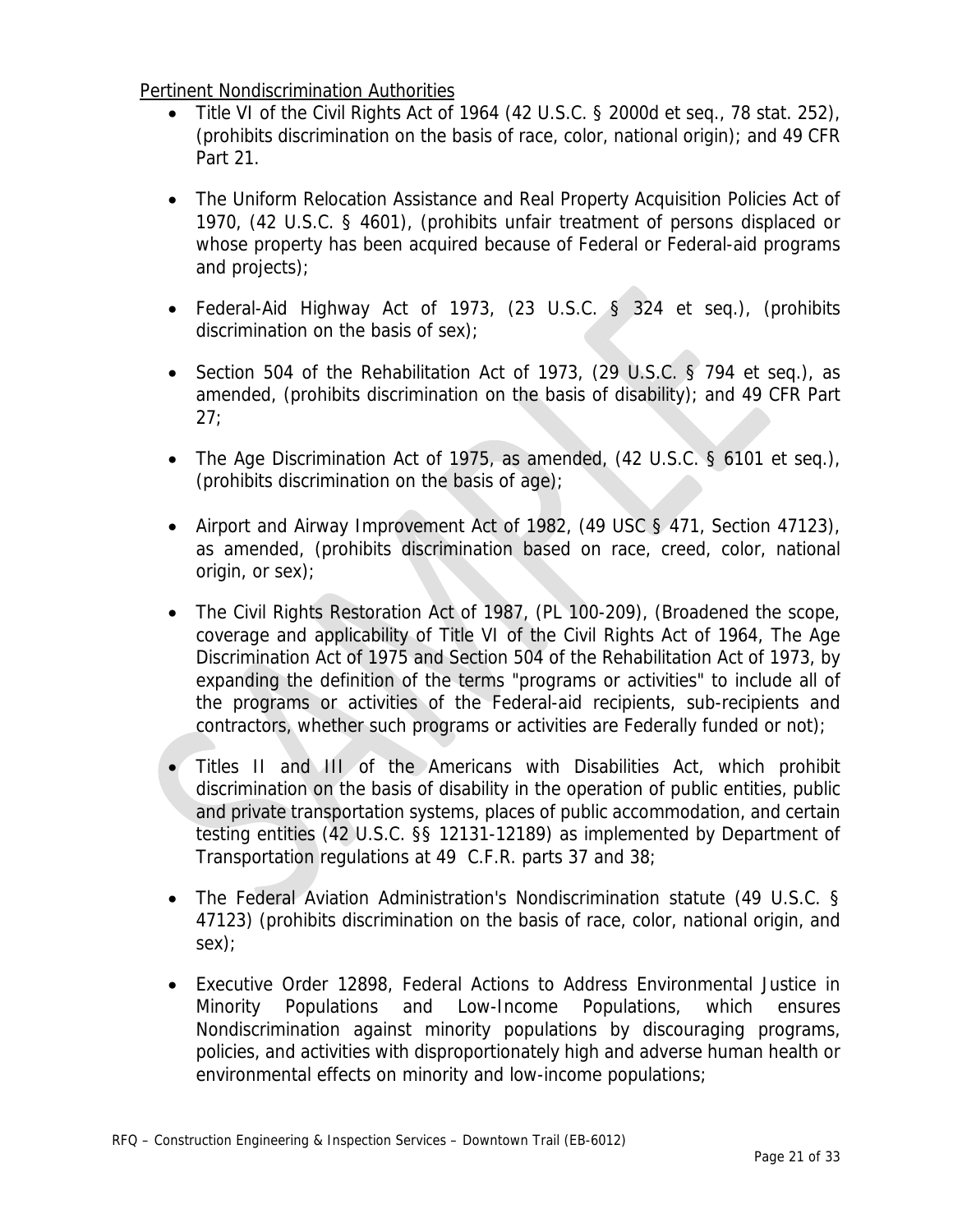- Executive Order 13166, Improving Access to Services for Persons with Limited English Proficiency, and resulting agency guidance, national origin discrimination includes discrimination because of Limited English proficiency (LEP). To ensure compliance with Title VI, you must take reasonable steps to ensure that LEP persons have meaningful access to your programs (70 Fed. Reg. at 74087 to 74100);
- Title IX of the Education Amendments of 1972, as amended, which prohibits you from discriminating because of sex in education programs or activities (20 U.S.C. 1681 et seq).

## b. NCDOT Title VI Nondiscrimination Program (23 CFR 200.5(p))

The North Carolina Department of Transportation (NCDOT) has assured the United States Department of Transportation that, as a condition to receiving federal financial assistance, NCDOT will comply with Title VI of the Civil Rights Act of 1964 and all requirements imposed by Title 49 CFR part 21 and related nondiscrimination authorities to ensure that no person shall, on the ground of race, color, national origin, limited English proficiency, income-level, sex, age, or disability, (or religion, where applicable) be excluded from participation in, be denied the benefits of, or be subjected to discrimination under any programs, activities, or services conducted or funded by NCDOT. Contractors and other organizations under contract or agreement with NCDOT must also comply with Title VI and related authorities, therefore:

- i. During the performance of this contract or agreement, contractors (e.g., subcontractors, consultants, vendors, prime contractors) are responsible for complying with NCDOT's Title VI Program. Contractors are not required to prepare or submit Title VI Programs. (USDOJ Title VI Legal Manual,  $VI(F)$ ).
- ii. Subrecipients (e.g. cities, counties, LGAs, MPO/RPOs) may be required to prepare and submit a Title VI Program to NCDOT, which may include Title VI Nondiscrimination Assurances and/or agreements. Subrecipients must also ensure that their contractors and subrecipients comply with Title VI. (23 CFR 200.9(b)(7))
- iii. If reviewed or investigated by NCDOT, the contractor or subrecipient agrees to take affirmative action, to correct any deficiencies found within a reasonable time period, not to exceed 90 calendar days, unless additional time is granted by NCDOT. (23 CFR 200.9(b)(15))
- 4. Incorporation of Provisions:

The **CONSULTANT** will include the provisions of Section H. FEDERAL-AID CONSTRUCTION CONTRACTS CONTRACT PROVISIONS of this **AGREEMENT** in every sub-contract, including procurements of materials and leases of equipment, unless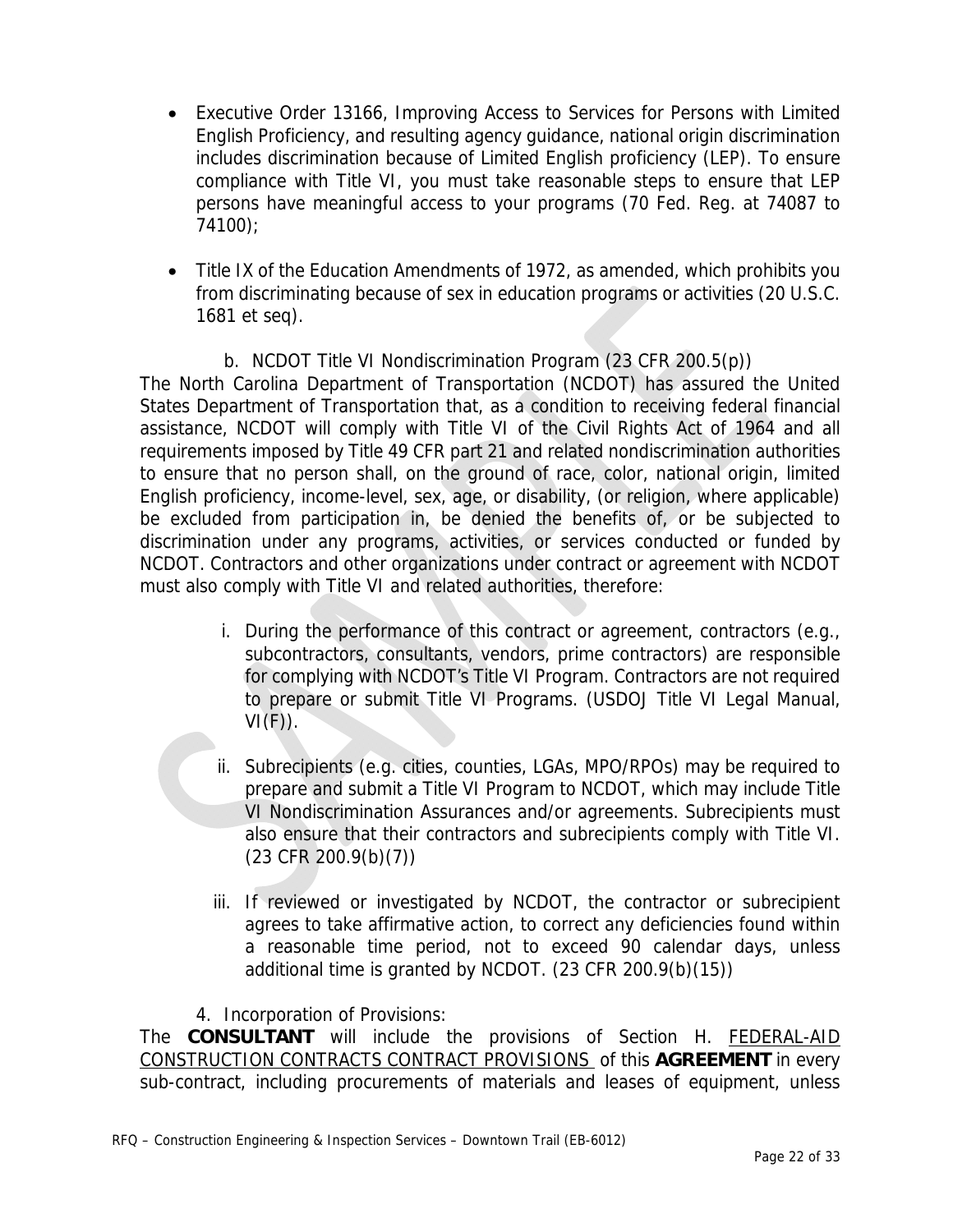exempt by the Regulations, orders, or instructions issued pursuant thereto. The **CONSULTANT** or sub-consultant will take such action with respect to any subcontract, procurement or leases as the **OWNER** may direct as a means of enforcing such provisions including sanctions for noncompliance; provided, however, that, in the event the **CONSULTANT** become involved in, or is threatened with litigation with a subconsultant, or lessor as a result of such direction, the **CONSULTANT** may request the **OWNER** to enter into such litigation to protect the interests of the **OWNER**, and in addition, the **CONSULTANT** may request the United States to enter into such litigation to protect the interests of the United States. The **CONSULTANT** shall advise the **OWNER** and United States in writing of such potential or actual litigation. However, the **OWNER** and United States are not required to enter into such litigation by law. The **CONSULTANT** shall be responsible for paying all litigation expenses, including but not limited to attorneys fees and costs, incurred by the **OWNER** and United States defending such litigation.

5. For contracts and subcontracts of amounts in excess of \$100,000.00, the **CONSULTANT** or sub-consultant will comply with all applicable standards, orders, or requirements issued under Section 306 of the Clean Air Act (42 USC 7606), Section 508 of the Clean Water Act (33 USC 1368), U.S. Presidential Executive Order 11738, and U.S. Environmental Protection Agency (EPA) regulations, which prohibit, under nonexempt Federal contracts, grants or loans, the use of facilities included on the EPA List of Violating Facilities. The **CONSULTANT** or sub-consultant will report violations to the grantor agency and to the U.S. Environmental Protection Agency, U.S. Assistant Administrator for Enforcement.

## I. DISADVANTAGED BUSINESS ENTERPRISE

It is the policy of the North Carolina Department of Transportation that small businesses shall have an equal opportunity to compete fairly for and to participate in the performance of contracts financed in whole or in part by federal and state funds.

The Department is committed to its annual aspirational goal(s) set on all federallyassisted and state funded contracts. Professional Services Contracts are race and gender neutral and do not contain goals. However, the **CONSULTANT** is encouraged to give every opportunity to allow Disadvantaged, Minority-Owned and Women-Owned Business Enterprises (DBE/MBE/WBE) sub-consultant participation on all contracts and supplemental agreements.

(b) Obligation: In compliance with Title VI, 23 CFR 200, 230, 635, 117 (d) and (e) and 49 CFR Parts 21 and 26, the **CONSULTANT** and sub-consultant shall not discriminate on the basis of race, religion, color, creed, national origin, age, disability or sex in the performance of this contract. Failure by the **CONSULTANT** to comply with these requirements is a material breach of this contract, which will result in the termination of this contract or such other remedy, as the North Carolina Department of Transportation deems necessary.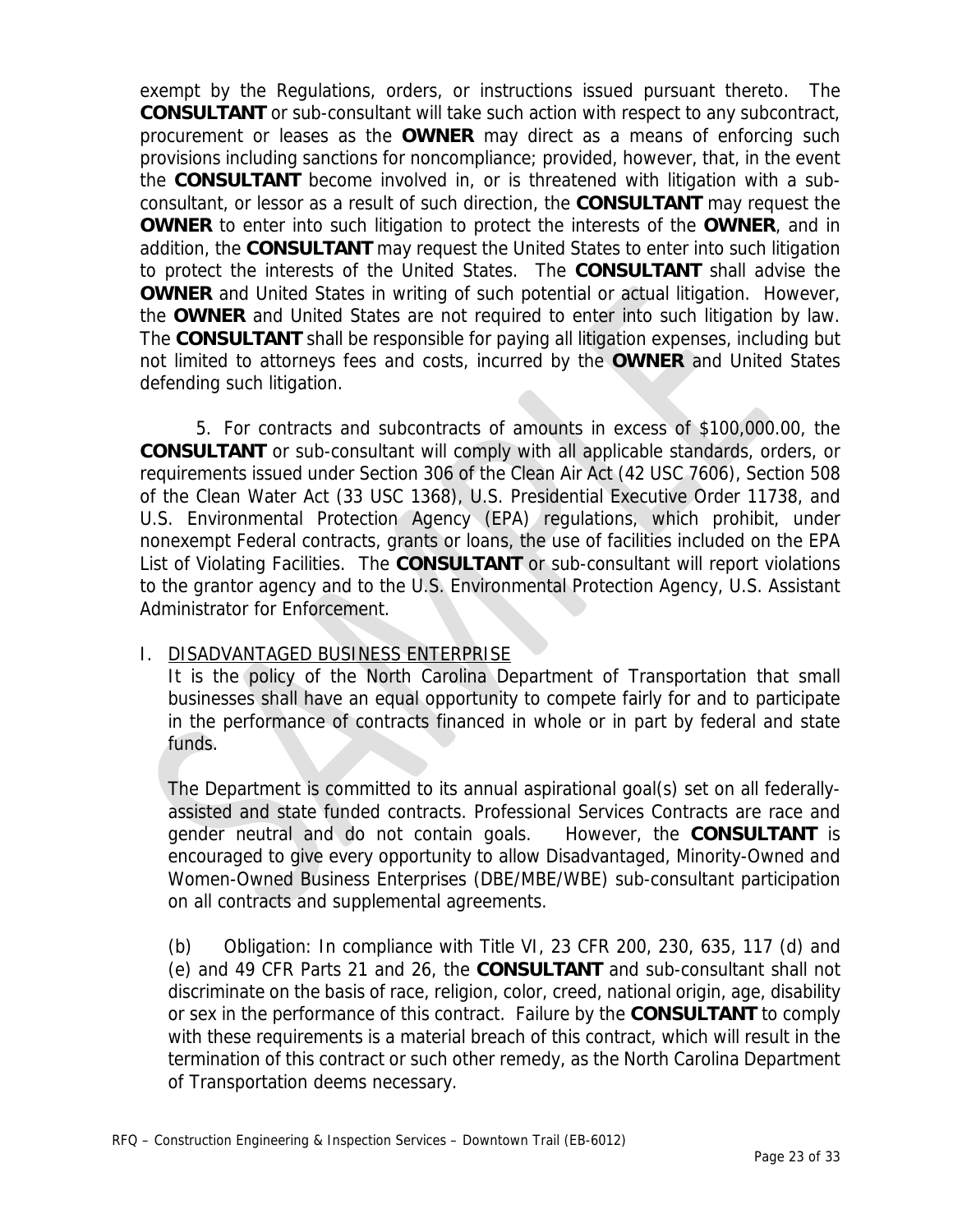(c) Reporting Participation: When payments are made to sub-consultants, including material suppliers, firms at all levels (**CONSULTANT**, sub-consultant or sub-firm) shall provide the Contract Administrator with an accounting of said payments. This accounting shall be furnished to the Contract Administrator for any given month, by the end of the following month. Failure to submit this information accordingly may result in (1) withholding of money due in the next partial pay estimate; or (2) removal of an approved **CONSULTANT** from the pre-qualified list or the removal of other entities from the approved sub-consultants list. The accounting shall be listed on the Department's Subcontractor Payment Information Form (Form DBE-IS). In the event the **CONSULTANT** has no sub-consultant participation, the firm shall indicate this on the Form DBE-IS by entering the word 'None' or the number 'zero' and the form shall be signed.

A responsible fiscal officer of the payee **CONSULTANT**, or sub-consultant, who can attest to the date and amount of the payments shall certify that the accounting is correct on the Form DBE-IS by affixing his/her signature. This information shall be submitted as part of the requests for payments made to the North Carolina Department of Transportation. A copy of the Form DBE-IS may be found on the NCDOT website.

### J. CONTROLLING LAW:

This **AGREEMENT** is to be governed by the laws of the State of North Carolina. Any and all applicable laws, rules, and regulations, ordinances, codes, and orders of any and all governmental bodies, agencies, authorities, and courts will be construed pursuant to the laws of the State of North Carolina. All claims and disputes arising from any contract shall be construed pursuant to the laws of the State of North Carolina. The State of North Carolina is the proper jurisdiction for all claims and disputes arising under any contract, and the proper venue is the Onslow County Superior Court.

#### K. GIFTS AND FAVORS

By Executive Order 24, issued by Governor Perdue, and N.C. G.S.§ 133-32, it is unlawful for any vendor or contractor ( i.e. architect, bidder, contractor, construction manager, design professional, engineer, landlord, offeror, seller, subcontractor, supplier, or vendor), to make gifts or to give favors to any State employee of the Governor's Cabinet Agencies (i.e., Administration, Commerce, Correction, Crime Control and Public Safety, Cultural Resources, Environment and Natural Resources, Health and Human Services, Juvenile Justice and Delinquency Prevention, Revenue, Transportation, and the Office of the Governor). This prohibition covers those vendors and contractors who:

- (1) have a contract with a governmental agency; or
- (2) have performed under such a contract within the past year; or
- (3) anticipate bidding on such a contract in the future.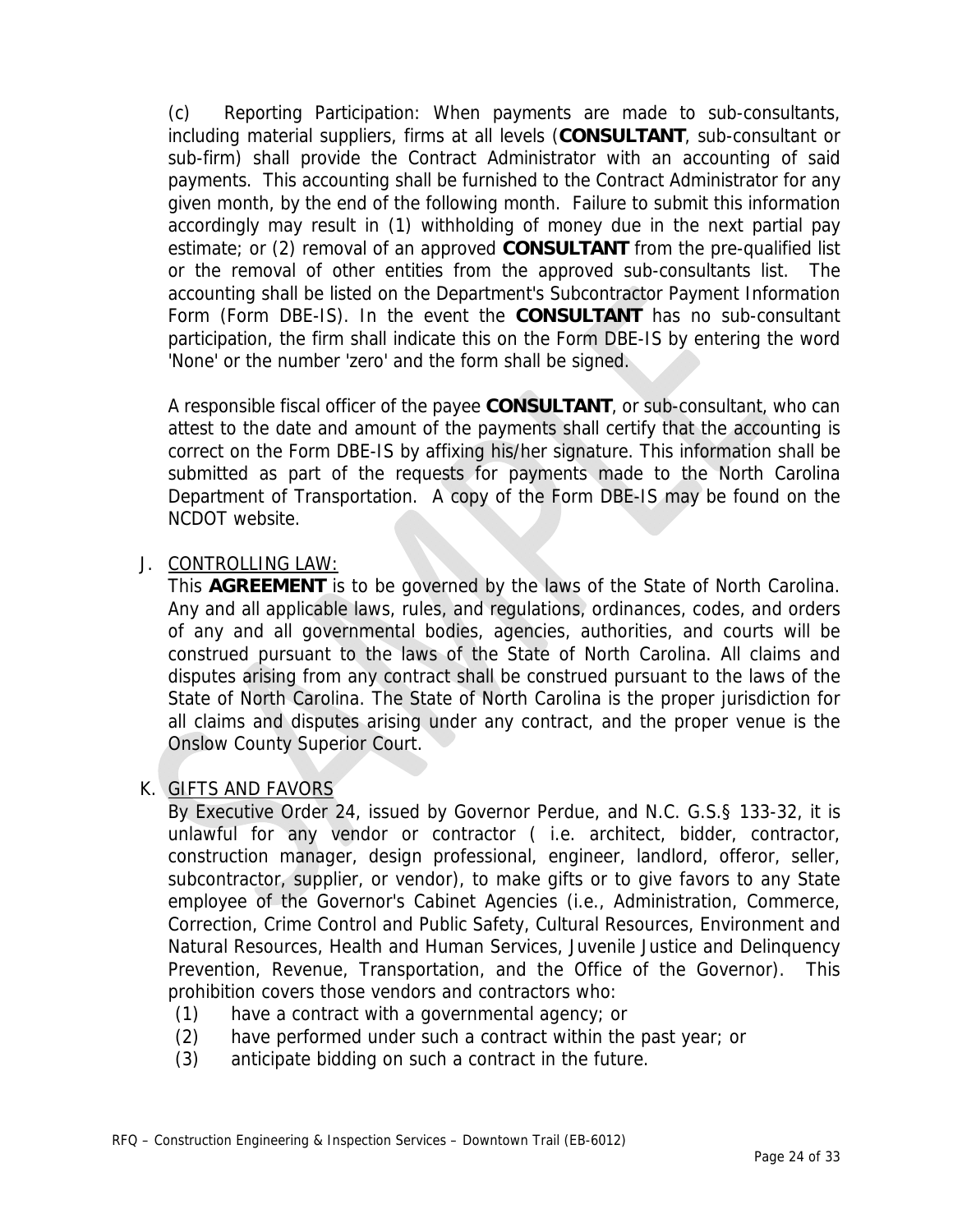For additional information regarding the specific requirements and exemptions, vendors and contractors are encouraged to review Executive Order 24 and G.S. Sec. 133-32.

Executive Order 24 also encouraged and invited other State Agencies to implement the requirements and prohibitions of the Executive Order to their agencies. Vendors and contractors should contact other State Agencies to determine if those agencies have adopted Executive Order 24.

#### L. CONFLICT OF INTEREST

The **CONSULTANT** does hereby certify that they have not entered into and, during the lifetime of the **AGREEMENT**, will not enter into any agreement with a third-party affording the **CONSULTANT**, or any Subcontractors that they may hire, with any direct or indirect financial interest in the outcome of the project, except with regard to the project development, human and natural environmental and/or CONSULTANTing services associated with this **AGREEMENT**.

Pursuant to N.C.G.S. § 133-1, the **CONSULTANT** will not knowingly specify building materials, equipment, or other items that are manufactured, sold or distributed by any firm or corporation in which the designer has a financial interest. Pursuant to N.C.G.S. § 133-2, the **CONSULTANT** will not employ or allow manufacturers or their representatives or agents to write, plan, draw, or make specifications for such public works.

The **CONSULTANT** does hereby certify that it does not have any potential conflict of interest with any entity involved with the project. Any potential conflict of interest shall be disclosed immediately to the **OWNER**.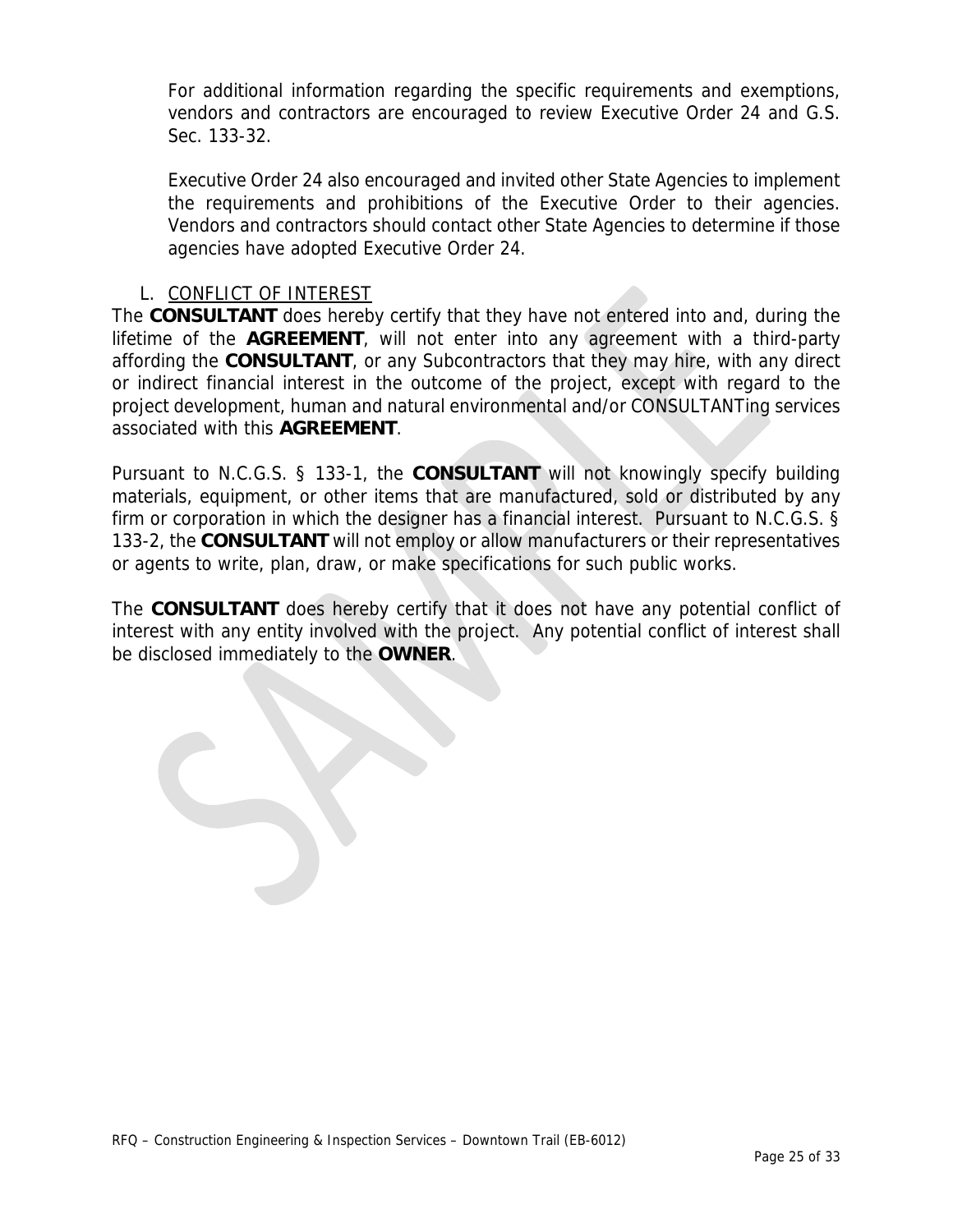### **V. EXECUTION**

In witness of the provisions of this **AGREEMENT**, the authorized representatives of the **CONSULTANT** and of the **OWNER** have executed this **AGREEMENT** effective this \_\_\_\_\_\_\_\_ day of \_\_\_\_\_\_\_\_\_\_\_\_\_\_\_, 2022.

| OWNER:<br>CITY OF JACKSONVILLE    | <b>CONSULTANT:</b>                            |
|-----------------------------------|-----------------------------------------------|
| NORTH CAROLINA                    | BY:                                           |
| Name Printed: Richard L. Woodruff | Name Printed: ___                             |
| Title: City Manager               | Title:                                        |
| <b>WITNESS:</b>                   | <b>WITNESS</b>                                |
| <b>SEAL</b>                       | Professional Services License No.:            |
|                                   | <b>Email Address:</b><br>Please print clearly |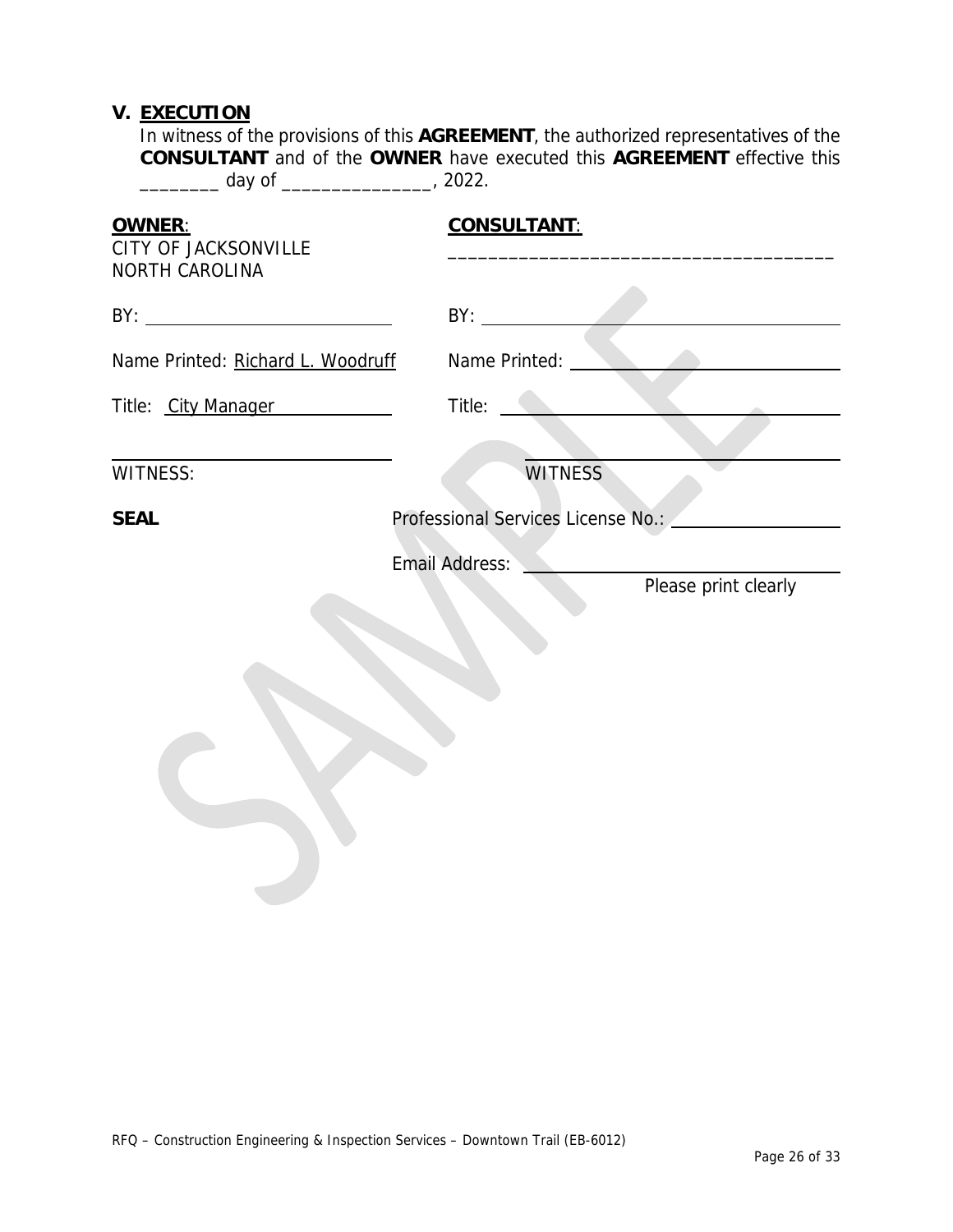#### **CERTIFICATE OF CITY ATTORNEY**

I, the undersigned, John T. Carter Jr., the duly authorized and acting legal representative of THE CITY OF JACKSONVILLE, NORTH CAROLINA, do hereby certify as follows:

I have examined the attached **AGREEMENT** for to provide professional **CONSTRUCTION AND ENGINEERING INSPECTION SERVICES - Downtown Trail (EB-6012)** and the manner of execution thereof, and I am of the opinion that each of the aforesaid agreements has been duly executed by the proper parties thereto acting through their duly authorized representatives; that said representatives have full power and authority to executed said agreements on behalf of the respective parties named thereon; and that the foregoing agreements constitute valid and legal binding obligations upon the parties executing the same in accordance with terms, conditions, and provisions thereof.

John T. Carter, Jr.

**Date** 

l

l

## **APPROVAL BY CITY FINANCE OFFICER**

This instrument has been pre-audited in the manner required by the Local Government Budget and Fiscal Control Act.

Account/Project#: ( )

Amount of Agreement: \$

Date

Signature

RFQ – Construction Engineering & Inspection Services – Downtown Trail (EB-6012)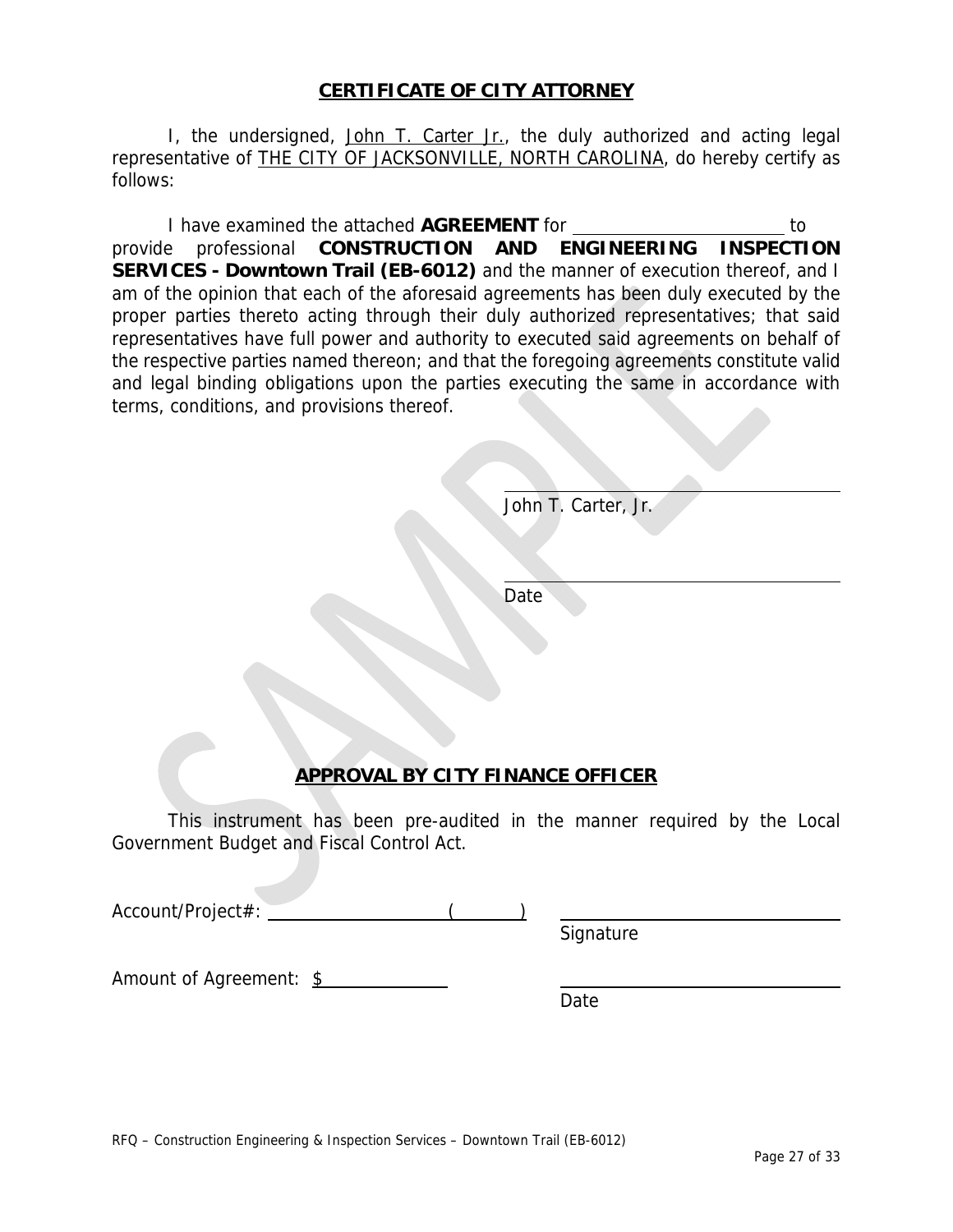## **Notice to Proceed**

| TO:                                                                         |                                                                                                                                                                                   |
|-----------------------------------------------------------------------------|-----------------------------------------------------------------------------------------------------------------------------------------------------------------------------------|
|                                                                             |                                                                                                                                                                                   |
| Downtown Trail (EB-6012)                                                    | PROJECT DESCRIPTION: RFQ Construction and Engineering Inspection Services -                                                                                                       |
| ACCORDANCE WITH THE AGREEMENT DATED<br><b>BEFORE</b>                        | YOU ARE HEREBY NOTIFIED TO COMMENCE WORK ON THE ABOVE NAMED PROJECT IN<br><b>ON</b><br>OR.<br>TO COMPLETE THE WORK<br><b>WITHIN</b><br>CONSECUTIVE CALENDAR DAYS THEREAFTER ON OR |
|                                                                             | <b>CITY OF JACKSONVILLE</b>                                                                                                                                                       |
|                                                                             | BY:<br>Richard L. Woodruff, City Manager                                                                                                                                          |
| <b>ACCEPTANCE OF NOTICE</b>                                                 |                                                                                                                                                                                   |
| RECEIPT OF THE ABOVE NOTICE TO PROCEED IS<br><b>HEREBY ACKNOWLEDGED BY:</b> |                                                                                                                                                                                   |
| BY:<br>Signature                                                            |                                                                                                                                                                                   |
|                                                                             |                                                                                                                                                                                   |
|                                                                             |                                                                                                                                                                                   |
|                                                                             |                                                                                                                                                                                   |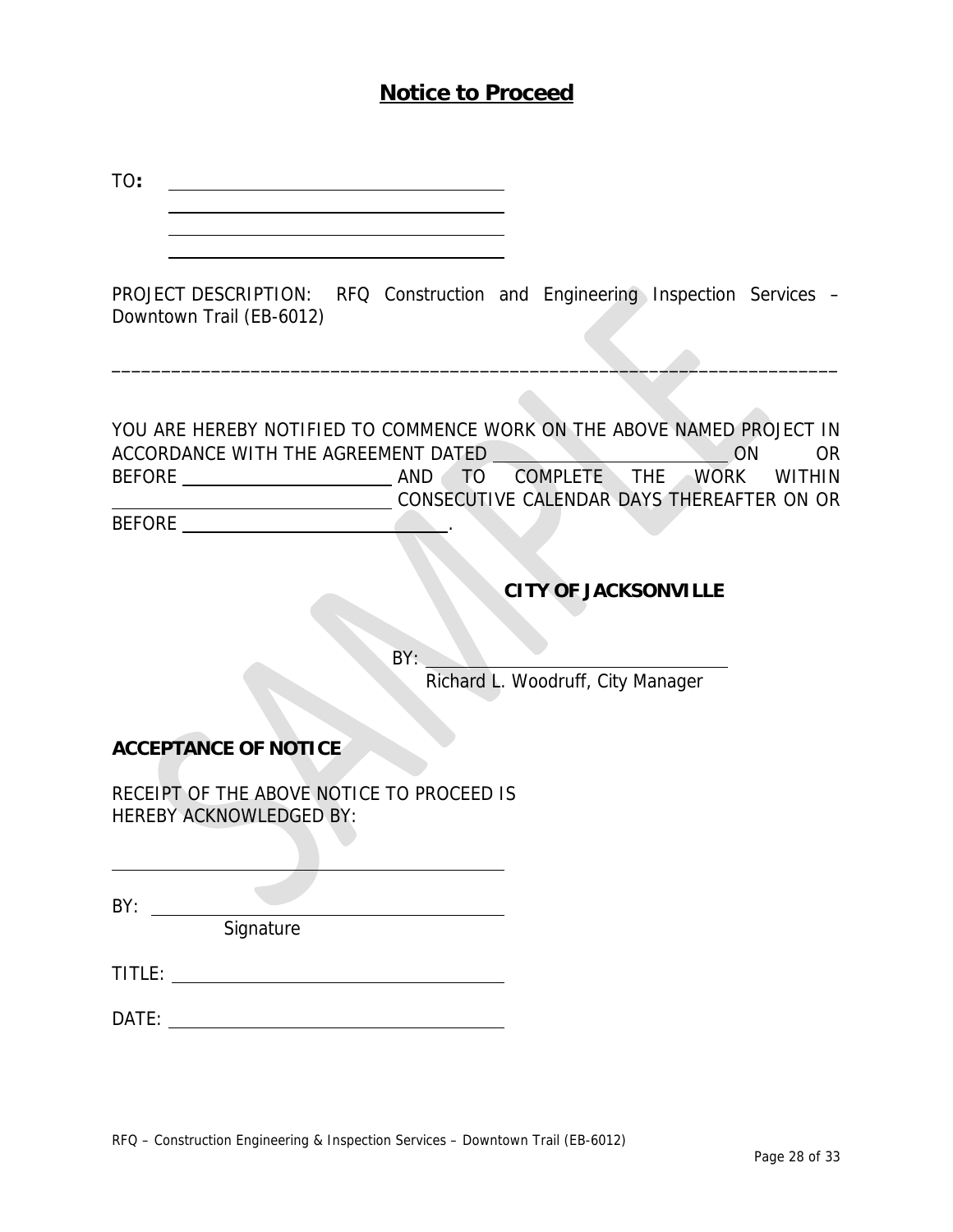## **EXHIBIT 1 – SCOPE OF WORK**.)

(Insert **after** Firm has been Selected)

RFQ – Construction Engineering & Inspection Services – Downtown Trail (EB-6012)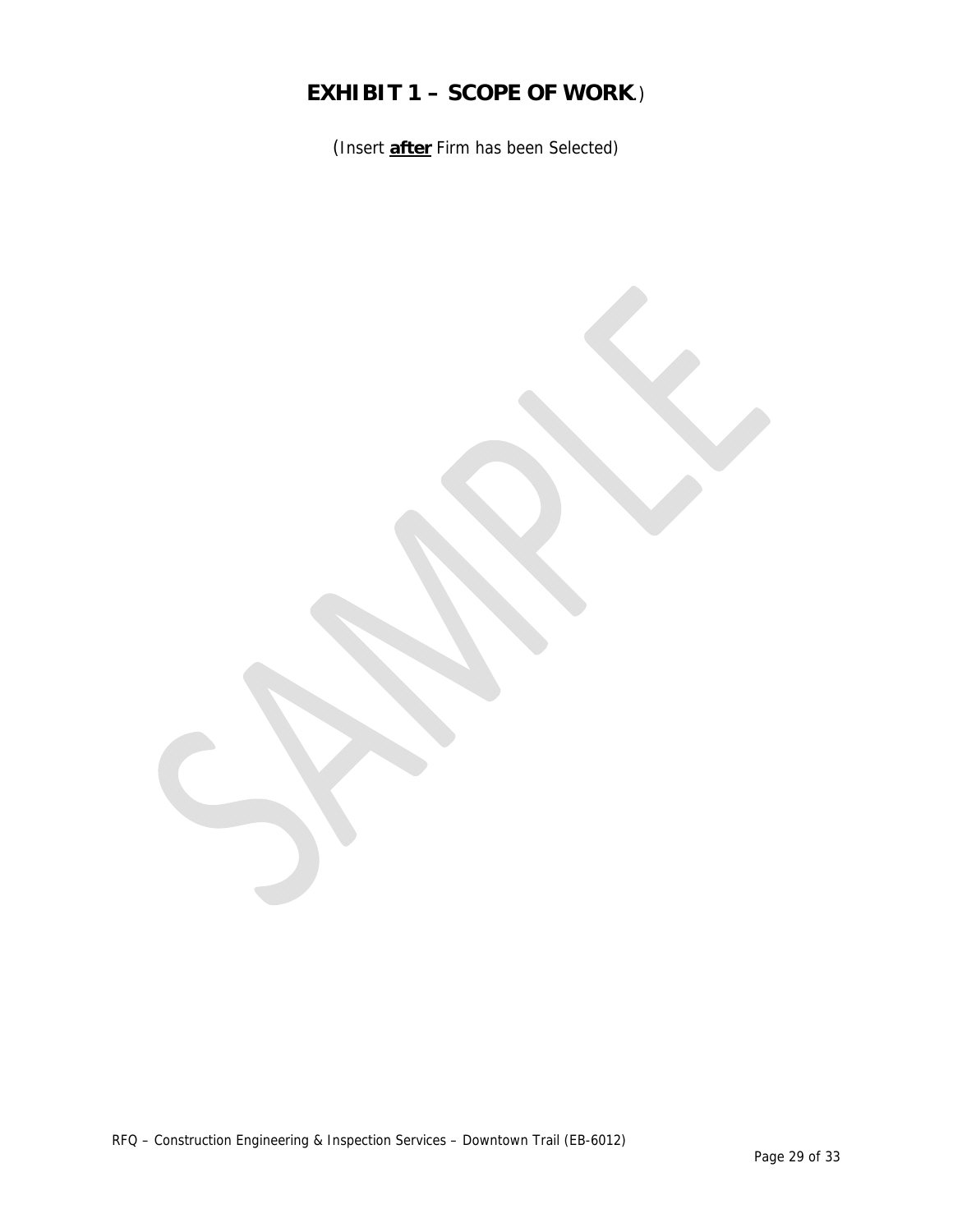## **EXHIBIT 2 - INSURANCE REQUIREMENTS**

(Contractor must obtain and provide proof of the following types of insurance on an Accord 25 Form with the dollar limits designated, if the box is checked

| (Insert Insurance Certificates) |                                                                                                                                                                                             |  |  |
|---------------------------------|---------------------------------------------------------------------------------------------------------------------------------------------------------------------------------------------|--|--|
|                                 | <b>Comprehensive General Liability</b><br>\$1,000,000 Single Limit/\$2,000,000 Aggregate<br>\$2,000,000 Single Limit<br>(Can be satisfied with \$1M GL and \$1M Umbrella/Excess insurance). |  |  |
|                                 | Comprehensive Automobile Liability<br>\$1,000,000 Single Limit                                                                                                                              |  |  |
|                                 | Excess Liability - Umbrella<br>\$1,000,000 Single Limit<br>\$2,000,000 Single Limit                                                                                                         |  |  |
| <b>Builder's Risk</b>           | All Risk<br>Value of Bid                                                                                                                                                                    |  |  |
| <b>Worker's Compensation</b>    | <b>NC Statutory Limits</b>                                                                                                                                                                  |  |  |
|                                 | Professional Errors and Omissions Liability Insurance:<br>\$1,000,000 Single Limit<br>\$500,000 Single Limit                                                                                |  |  |
|                                 | Other Insurances Required<br>Refer to the General Conditions (if applicable) regarding liability coverage for<br>Asbestos                                                                   |  |  |
| <u>ADDITIONAL INSURED:</u>      |                                                                                                                                                                                             |  |  |

#### The City of Jacksonville **must** be listed as an **Additional Insured** (AI) on the following insurance certificates:

- 1. Automobile Liability Insurance
- 2. Comprehensive General Liability Insurance
- 3. Umbrella Liability Insurance (if applicable)

**Insurers must be licensed (Admitted) in North Carolina.** For a complete list of companies **licensed**  to do business in North Carolina, please visit the North Carolina Department of Insurance (NCDOI) website (https://sbs-nc.naic.org/Lion-Web/jsp/sbsreports/ CompanySearchLookup.jsp). NCDOI lists licensed companies with the "Company Type" as "F&C", "Casualty", "Fire", "Life", or "Recip Non Assess," which meet the City's insurance requirements. Company Types such as "Surplus Lines", "Authorized Reinsurers"and "Non- Admitted" carriers, etc. do not meet the City's insurance requirements. The Certificate Holder shall be: City of Jacksonville, Attn: Finance Dept., 815 New Bridge St., Jacksonville, NC 28540

#### COI'S MAY BE EMAILED DIRECTLY TO: coi@jacksonvillenc.gov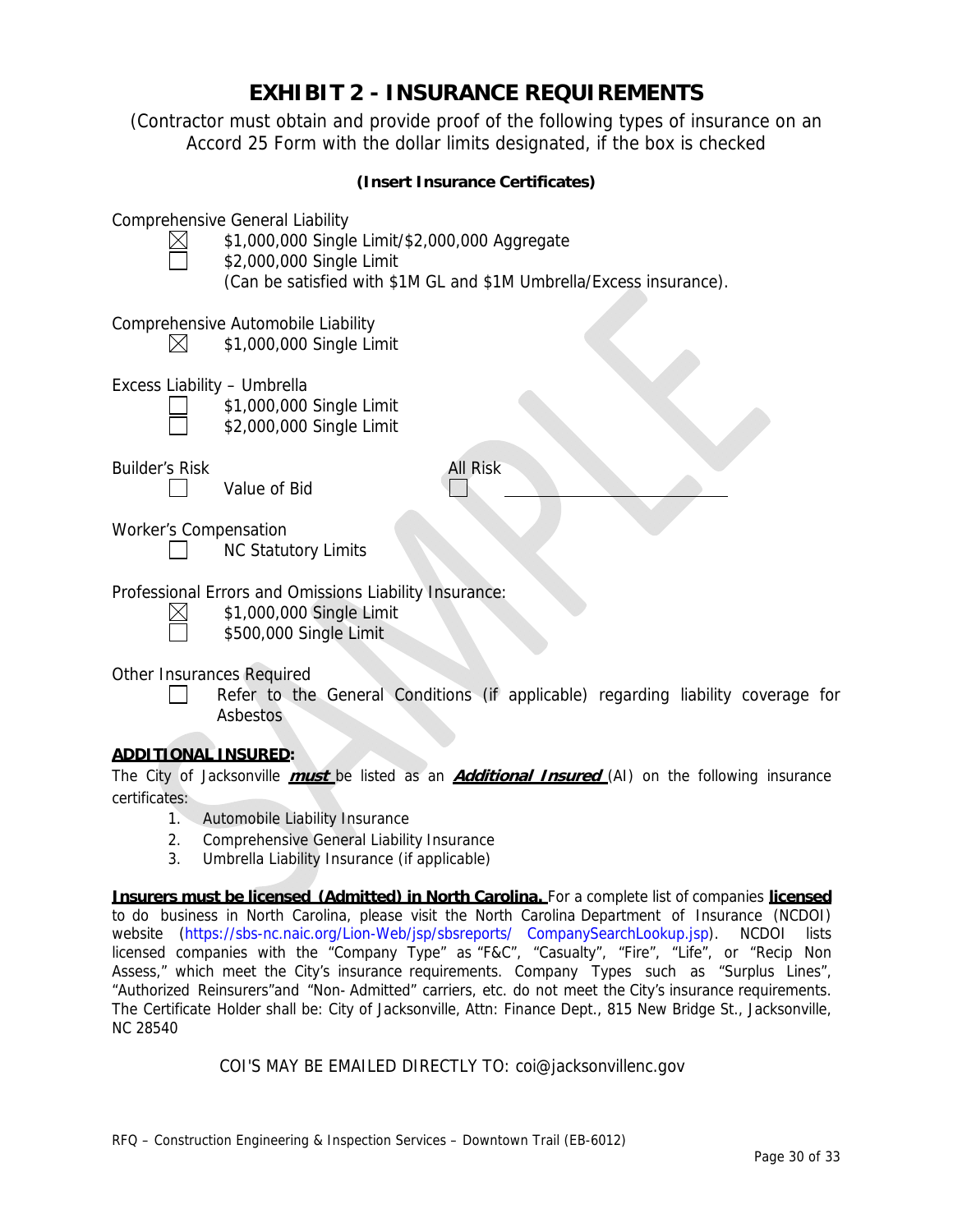## **EXHIBIT 3 - CHANGE ORDER FORM**

## **CONTRACT/PURCHASE ORDER CHANGE REQUEST**

| Use the tab button to move across fields                                                                             |                                                                                                                                                                                                                                |  |  |
|----------------------------------------------------------------------------------------------------------------------|--------------------------------------------------------------------------------------------------------------------------------------------------------------------------------------------------------------------------------|--|--|
| CONTRACT CHANGE ORDER                                                                                                | PURCHASE ORDER CHANGE                                                                                                                                                                                                          |  |  |
| PROJECT:<br><u> 1989 - Johann John Stone, markin f</u>                                                               | DATE:<br><u> 1989 - Johann Barn, mars eta bainar eta idazlea (</u>                                                                                                                                                             |  |  |
| CONTRACTOR:<br><u> 1989 - Johann Barn, fransk politik fotograf (d. 1989)</u>                                         |                                                                                                                                                                                                                                |  |  |
|                                                                                                                      | P.O.#                                                                                                                                                                                                                          |  |  |
| <b>ACCOUNT NUMBER:</b>                                                                                               | PROJECT NO:                                                                                                                                                                                                                    |  |  |
| <u> 1989 - Johann Barbara, martin amerikan basar dan basa dan basar dalam basa dalam basa dalam basa dalam basa </u> | <u> 1989 - Andrea Station Books, amerikansk politiker (</u><br>Current Contract / P.O. Amount                                                                                                                                  |  |  |
|                                                                                                                      | Contract / P.O. Increase/Decrease                                                                                                                                                                                              |  |  |
| <b>Contract Days Increase:</b>                                                                                       | New Contract / P.O. Amount                                                                                                                                                                                                     |  |  |
| Justification/Description of change:                                                                                 |                                                                                                                                                                                                                                |  |  |
|                                                                                                                      |                                                                                                                                                                                                                                |  |  |
|                                                                                                                      |                                                                                                                                                                                                                                |  |  |
|                                                                                                                      |                                                                                                                                                                                                                                |  |  |
|                                                                                                                      |                                                                                                                                                                                                                                |  |  |
|                                                                                                                      |                                                                                                                                                                                                                                |  |  |
|                                                                                                                      |                                                                                                                                                                                                                                |  |  |
| The Above Changes Are Proposed/Acceptable:                                                                           |                                                                                                                                                                                                                                |  |  |
|                                                                                                                      |                                                                                                                                                                                                                                |  |  |
| Signature ___________<br>** Contractor                                                                               | Date experience and the contract of the contract of the contract of the contract of the contract of the contract of the contract of the contract of the contract of the contract of the contract of the contract of the contra |  |  |
|                                                                                                                      |                                                                                                                                                                                                                                |  |  |
| Signature<br>** ENGINEER/Inspector                                                                                   | Date experience and the state of the state of the state of the state of the state of the state of the state of                                                                                                                 |  |  |
|                                                                                                                      |                                                                                                                                                                                                                                |  |  |
| The Above Changes Are Recommended:                                                                                   |                                                                                                                                                                                                                                |  |  |
| Signature __________                                                                                                 | Date                                                                                                                                                                                                                           |  |  |
| Department Head                                                                                                      |                                                                                                                                                                                                                                |  |  |
| Approval of Finance Officer:                                                                                         |                                                                                                                                                                                                                                |  |  |
|                                                                                                                      | This instrument has been preaudited in the manner required by the Local Government Budget                                                                                                                                      |  |  |
| and Fiscal Control Act.                                                                                              |                                                                                                                                                                                                                                |  |  |
|                                                                                                                      | Date and the contract of the contract of the contract of the contract of the contract of the contract of the contract of the contract of the contract of the contract of the contract of the contract of the contract of the c |  |  |
|                                                                                                                      |                                                                                                                                                                                                                                |  |  |
| The Above Changes Are Approved:                                                                                      |                                                                                                                                                                                                                                |  |  |
|                                                                                                                      |                                                                                                                                                                                                                                |  |  |
|                                                                                                                      |                                                                                                                                                                                                                                |  |  |
| ** These signatures are required for contract change orders only                                                     |                                                                                                                                                                                                                                |  |  |
|                                                                                                                      |                                                                                                                                                                                                                                |  |  |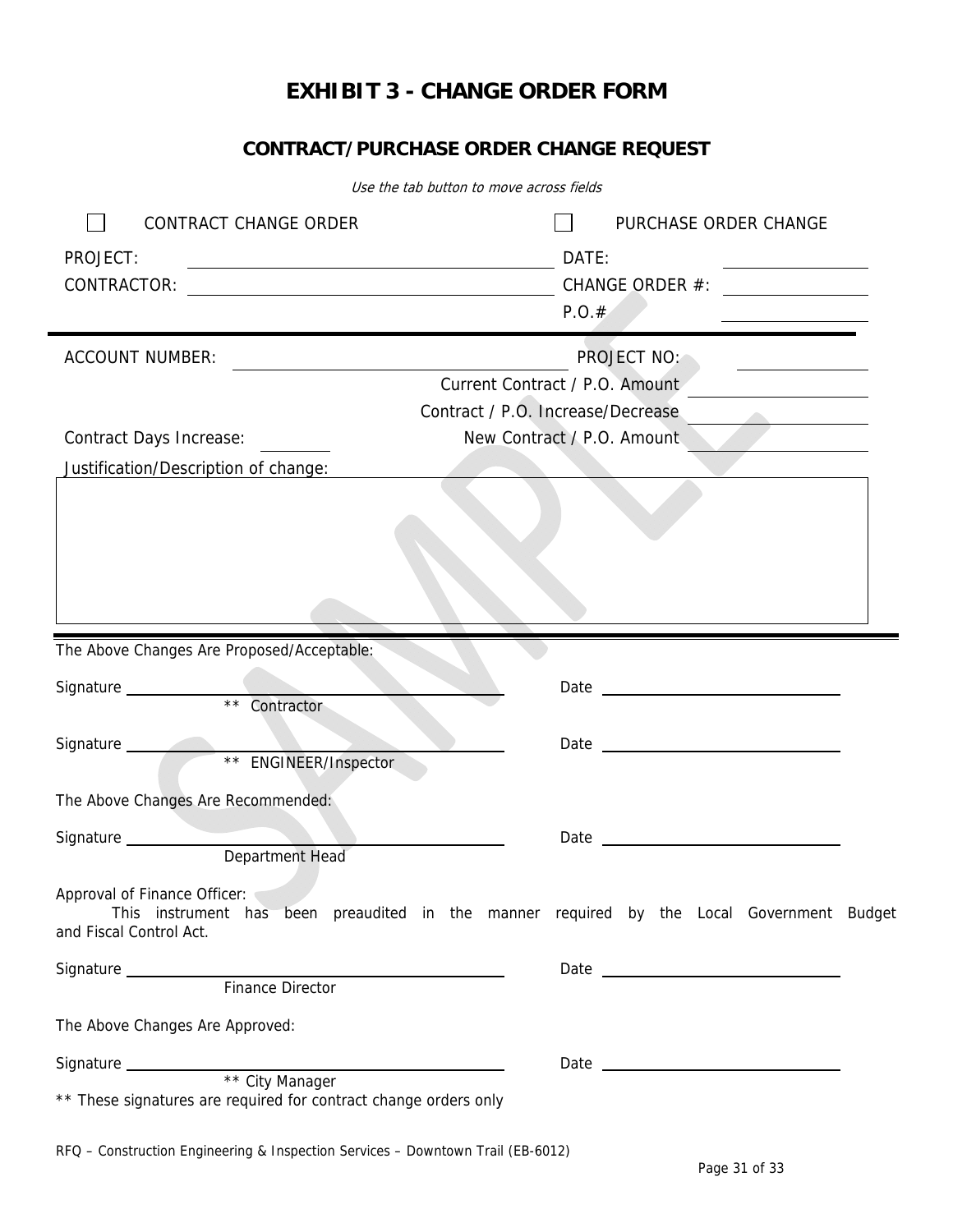## **EXHIBIT 4 – SCHEDULE OF FEES**

(Submit upon execution of contract)